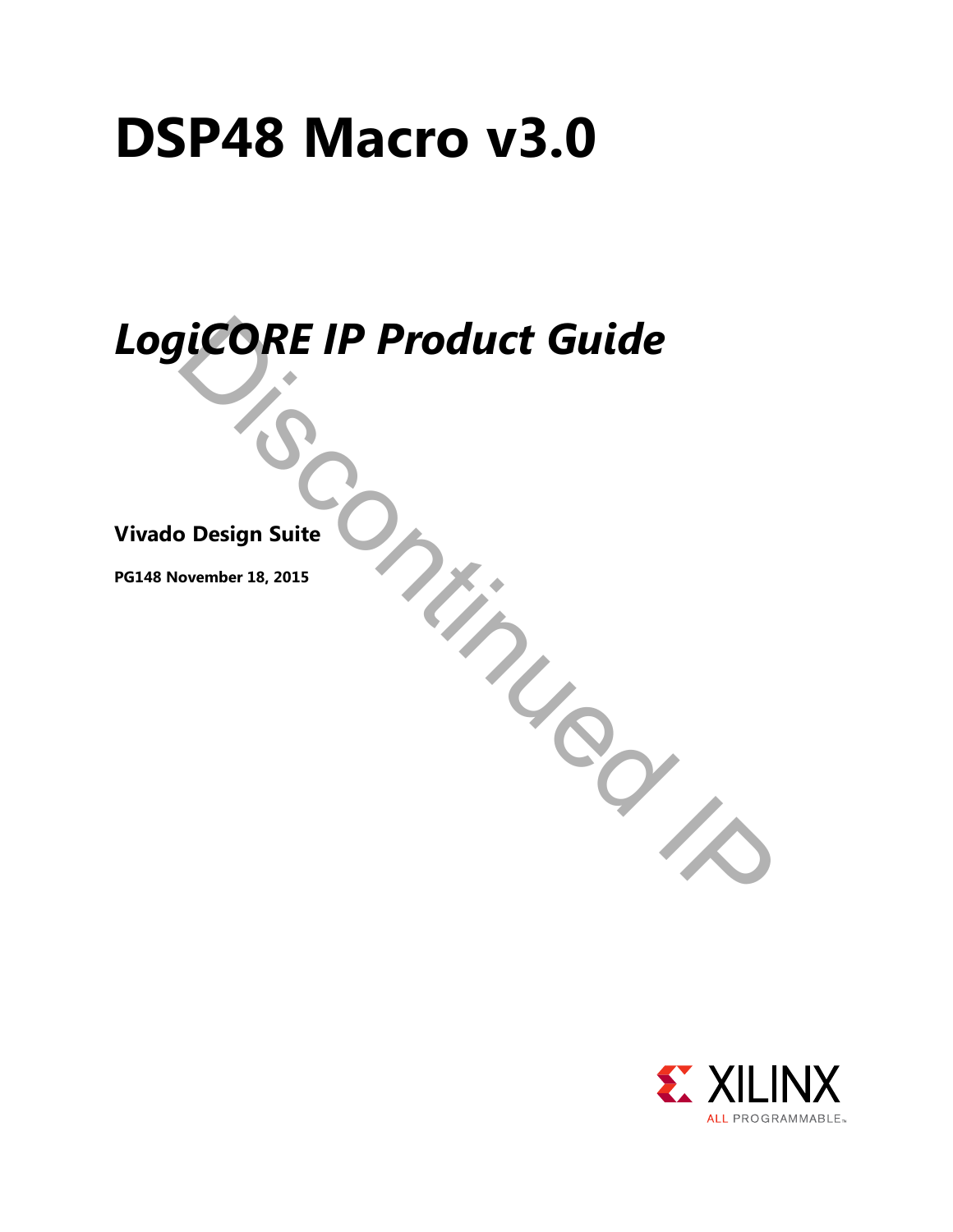

# Table of Contents

| <b>IP Facts</b>                                           |
|-----------------------------------------------------------|
| <b>Chapter 1: Overview</b>                                |
|                                                           |
|                                                           |
|                                                           |
| <b>Chapter 2: Product Specification</b>                   |
|                                                           |
|                                                           |
| <b>Chapter 3: Designing with the Core</b>                 |
|                                                           |
|                                                           |
|                                                           |
| <b>Chapter 4: Design Flow Steps</b>                       |
|                                                           |
|                                                           |
|                                                           |
|                                                           |
|                                                           |
| <b>Appendix A: Migrating and Upgrading</b>                |
|                                                           |
|                                                           |
| <b>Appendix B: Debugging</b>                              |
|                                                           |
|                                                           |
| <b>Appendix C: Additional Resources and Legal Notices</b> |
|                                                           |
|                                                           |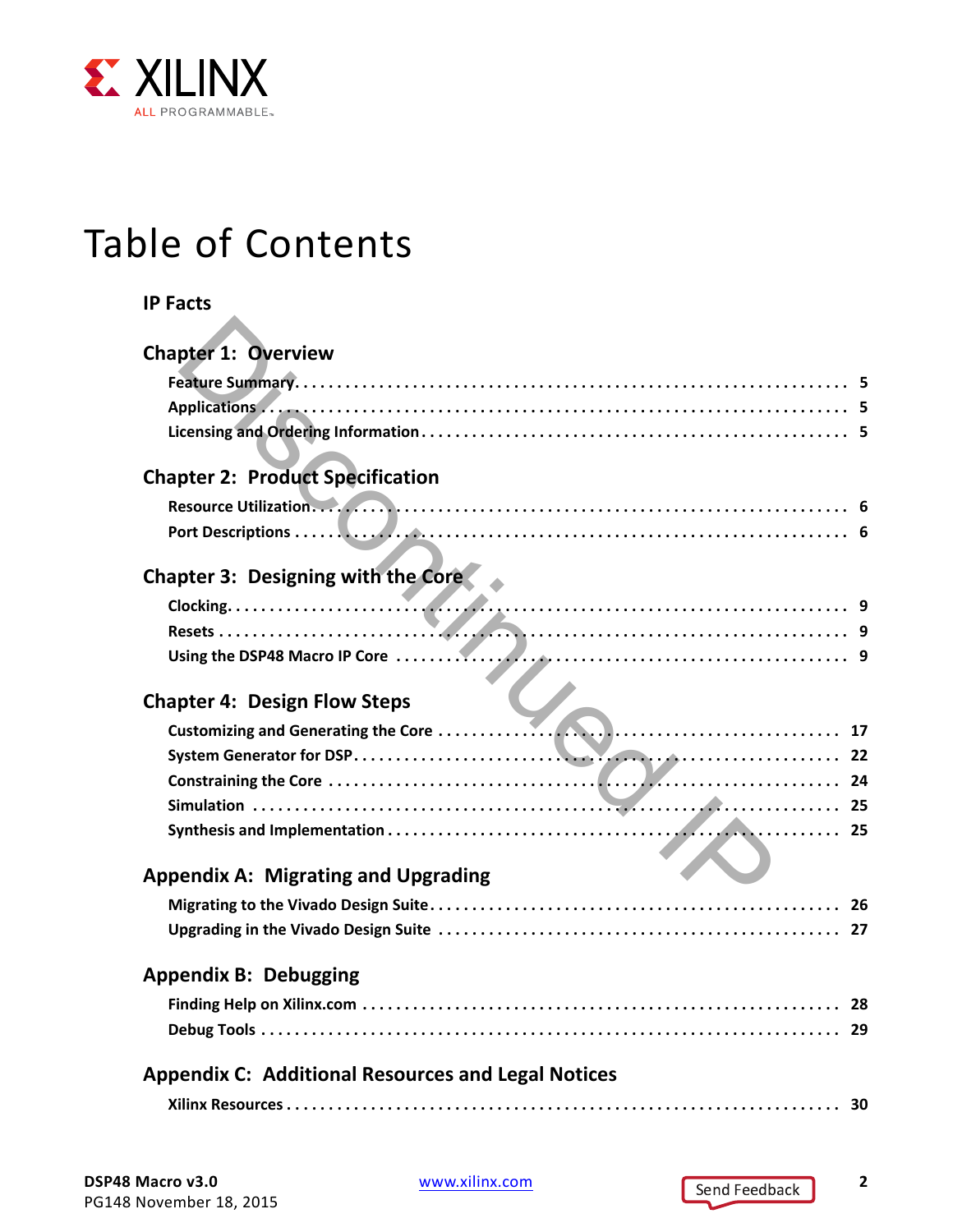

Discontinued I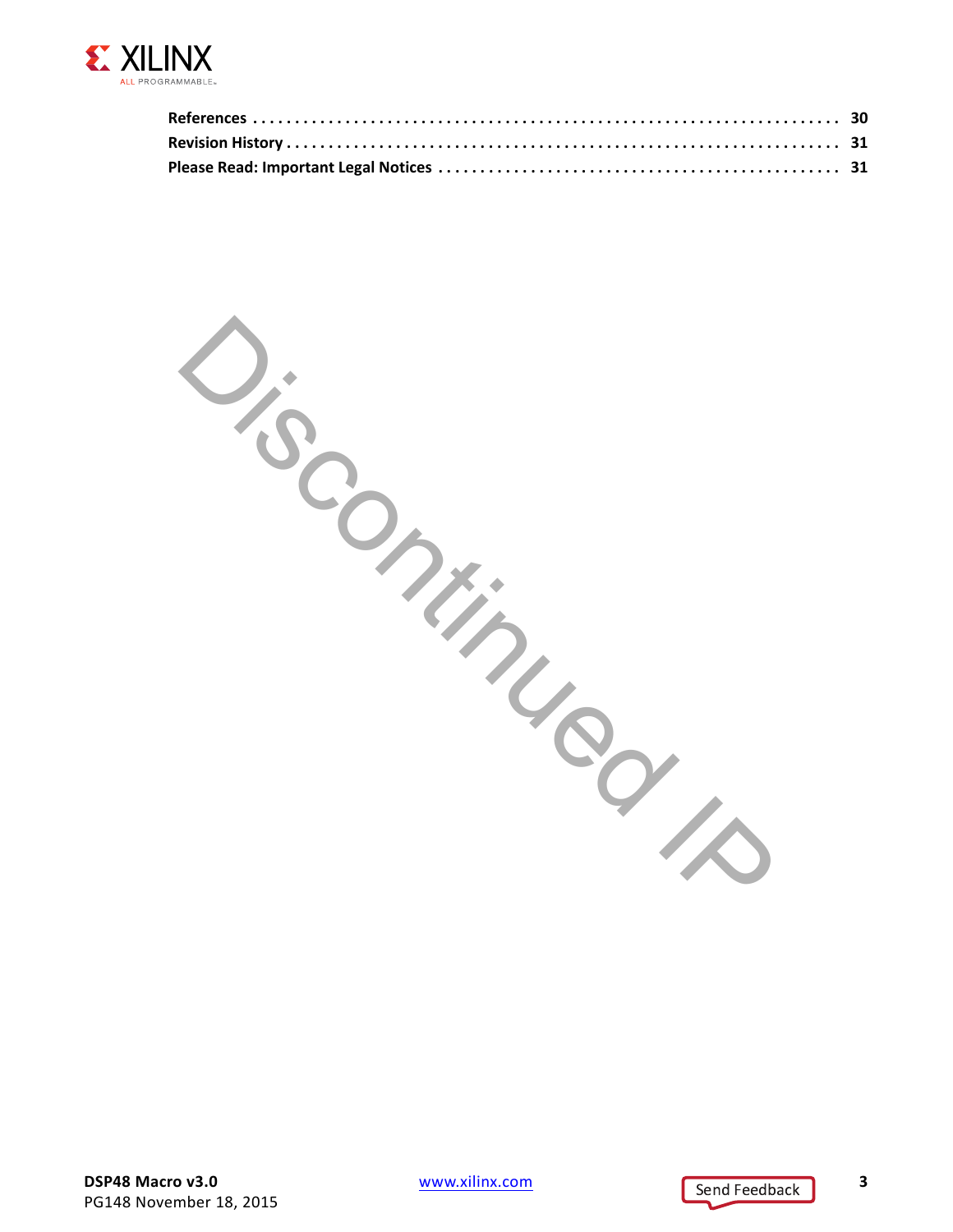## **IP Facts**



# **Introduction**

The Xilinx® LogiCORE™ DSP48 Macro provides an easy-to-use interface that abstracts the DSP Slice and simplifies its dynamic operation by enabling the specification of multiple operations using a set of user-defined arithmetic expressions. The specified operations are enumerated and can be selected through a single port on the generated core.

# **Features**

- Simplified and abstracted interface to DSP Slice enhances ease of use, code readability and portability
- Define DSP Slice operation using a list of user-defined arithmetic expressions
- Support for up to 64 instructions
- Supports the DSP Slice pre-adder
- Configurable pipelining
- Choose between DSP Slice or FPGA logic implementation

<span id="page-3-0"></span>

| uction                                                                                                                                              | <b>LogiCORE IP Facts Table</b>            |                                                                                                                                                                       |  |  |
|-----------------------------------------------------------------------------------------------------------------------------------------------------|-------------------------------------------|-----------------------------------------------------------------------------------------------------------------------------------------------------------------------|--|--|
|                                                                                                                                                     | <b>Core Specifics</b>                     |                                                                                                                                                                       |  |  |
| LogiCORE™ DSP48 Macro provides<br>use interface that abstracts the DSP<br>mplifies its dynamic operation by<br>specification of multiple operations | Supported<br>Device Family <sup>(1)</sup> | UltraScale+ <sup>™</sup> Families<br>UltraScale™ Architecture<br>Zynq®-7000 All Programmable SoC<br>7 Series                                                          |  |  |
| fuser-defined arithmetic expressions.<br>d operations are enumerated and                                                                            | Supported User<br>Interfaces              | N/A                                                                                                                                                                   |  |  |
| ted through a single port on the                                                                                                                    | Resources                                 | Performance and Resource Utilization web page                                                                                                                         |  |  |
| ore.                                                                                                                                                | <b>Provided with Core</b>                 |                                                                                                                                                                       |  |  |
|                                                                                                                                                     | Design Files                              | Encrypted RTL                                                                                                                                                         |  |  |
| es                                                                                                                                                  | Example<br>Design                         | Not Provided                                                                                                                                                          |  |  |
|                                                                                                                                                     | Test Bench                                | Not Provided                                                                                                                                                          |  |  |
| ed and abstracted interface to DSP<br>nances ease of use, code readability                                                                          | <b>Constraints File</b>                   | Not Provided                                                                                                                                                          |  |  |
| tability                                                                                                                                            | Simulation<br>Model                       | <b>Encrypted VHDL</b>                                                                                                                                                 |  |  |
| OSP Slice operation using a list of<br>ined arithmetic expressions                                                                                  | Supported<br>S/W Driver                   | N/A                                                                                                                                                                   |  |  |
| for up to 64 instructions                                                                                                                           |                                           | <b>Tested Design Flows<sup>(2)</sup></b>                                                                                                                              |  |  |
| s the DSP Slice pre-adder                                                                                                                           | <b>Design Entry</b>                       | Vivado <sup>®</sup> Design Suite<br>System Generator for DSP                                                                                                          |  |  |
| rable pipelining                                                                                                                                    | Simulation                                | For supported simulators, see the<br>Xilinx Design Tools: Release Notes Guide.                                                                                        |  |  |
| between DSP Slice or FPGA logic<br>ntation!                                                                                                         | Synthesis                                 | Vivado Synthesis<br><b>Support</b>                                                                                                                                    |  |  |
|                                                                                                                                                     |                                           | Provided by Xilinx at the Xilinx Support web page                                                                                                                     |  |  |
|                                                                                                                                                     | Notes:<br>catalog.                        | 1. For a complete listing of supported devices, see the Vivado IP<br>2. For the supported versions of the tools, see the<br>Xilinx Design Tools: Release Notes Guide. |  |  |

#### **Notes:**

- <span id="page-3-1"></span>1. For a complete listing of supported devices, see the Vivado IP catalog.
- <span id="page-3-2"></span>2. For the supported versions of the tools, see the Xilinx Design Tools: Release Notes Guide.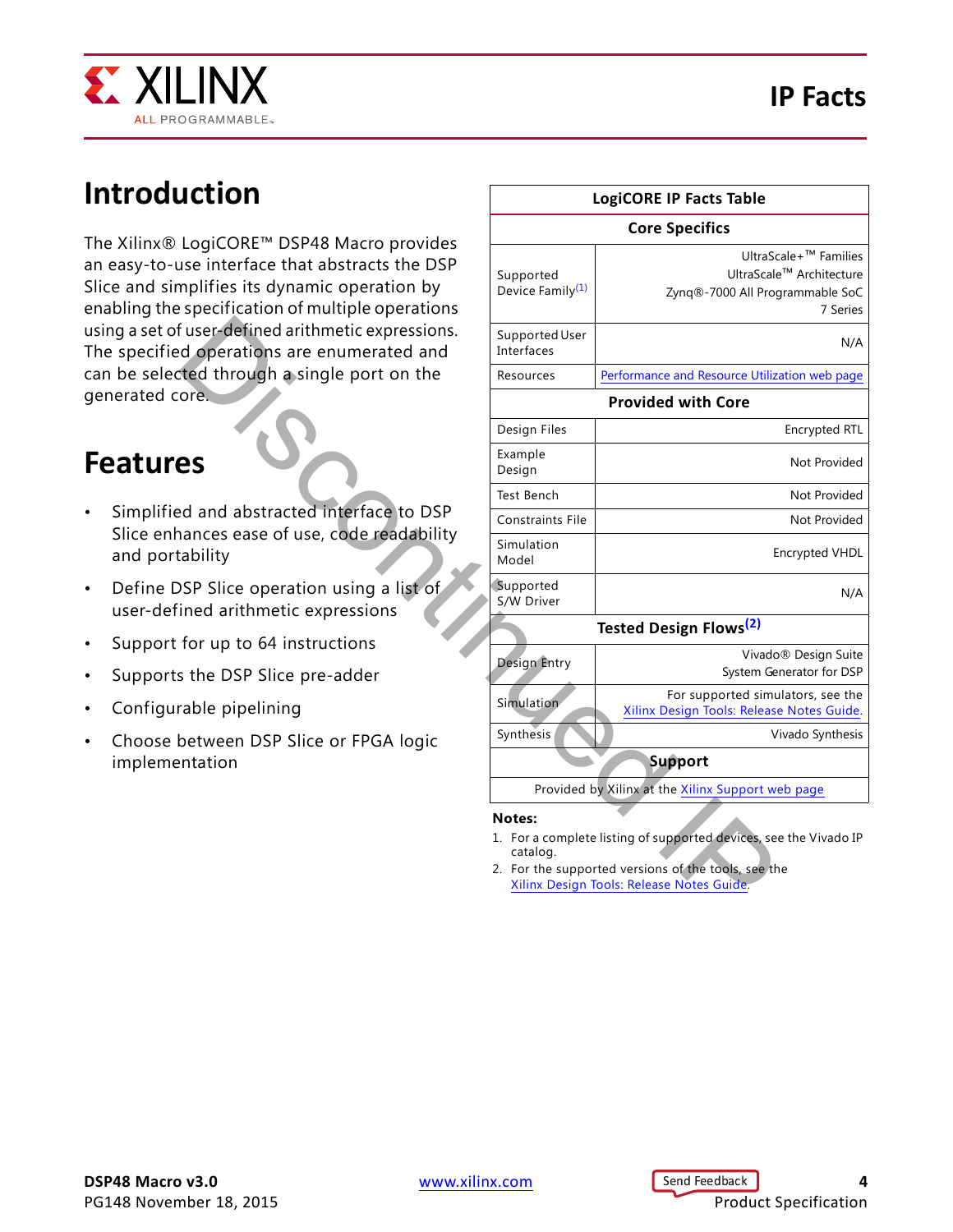*Chapter 1*



# <span id="page-4-0"></span>Overview

The DSP48 Macro core allows straightforward configuration of the DSP Slice by specifying user-defined instructions. Multiple instructions can be specified, and the instruction being performed can be changed dynamically at run time.

# <span id="page-4-1"></span>**Feature Summary**

The DSP48 Macro core supports up to 64 separate instructions, which can be selected dynamically though a single control port.

The pipeline stages in the core can be allocated automatically in the user interface in the Vivado® Integrated Design Environment (IDE), specified in tiers, or you can individually specify them. defined instructions. Multiple instructions can be specified, and the instructions correlates are be changed dynamically at run time.<br> **Structure Summary**<br>
DSP48 Macro core supports up to 64 separate instructions, which ca

The option to enable and specify the use of DSP Slice cascade ports allows multiple DSP48 Macro cores to be efficiently connected to construct a larger circuit.

# <span id="page-4-2"></span>**Applications**

- Basic DSP Slice operations such as accumulator, multiplier, adder
- Time-shared math operations using a single DSP Slice such as complex multiplication
- DSP engine / co-processor
- MAC FIR

# <span id="page-4-3"></span>**Licensing and Ordering Information**

This Xilinx® LogiCORE™ IP module is provided at no additional cost with the Xilinx Vivado Design Suite under the terms of the [Xilinx End User License](http://www.xilinx.com/cgi-bin/docs/rdoc?d=end-user-license-agreement.txt). Information about this and other Xilinx LogiCORE IP modules is available at the [Xilinx Intellectual Property](http://www.xilinx.com/products/intellectual-property.html) page. For information about pricing and availability of other Xilinx LogiCORE IP modules and tools, contact your [local Xilinx sales representative.](http://www.xilinx.com/about/contact.html)

For more information, visit the DSP48 Macro [product web page](http://www.xilinx.com/products/intellectual-property/dsp48_macro.htm).

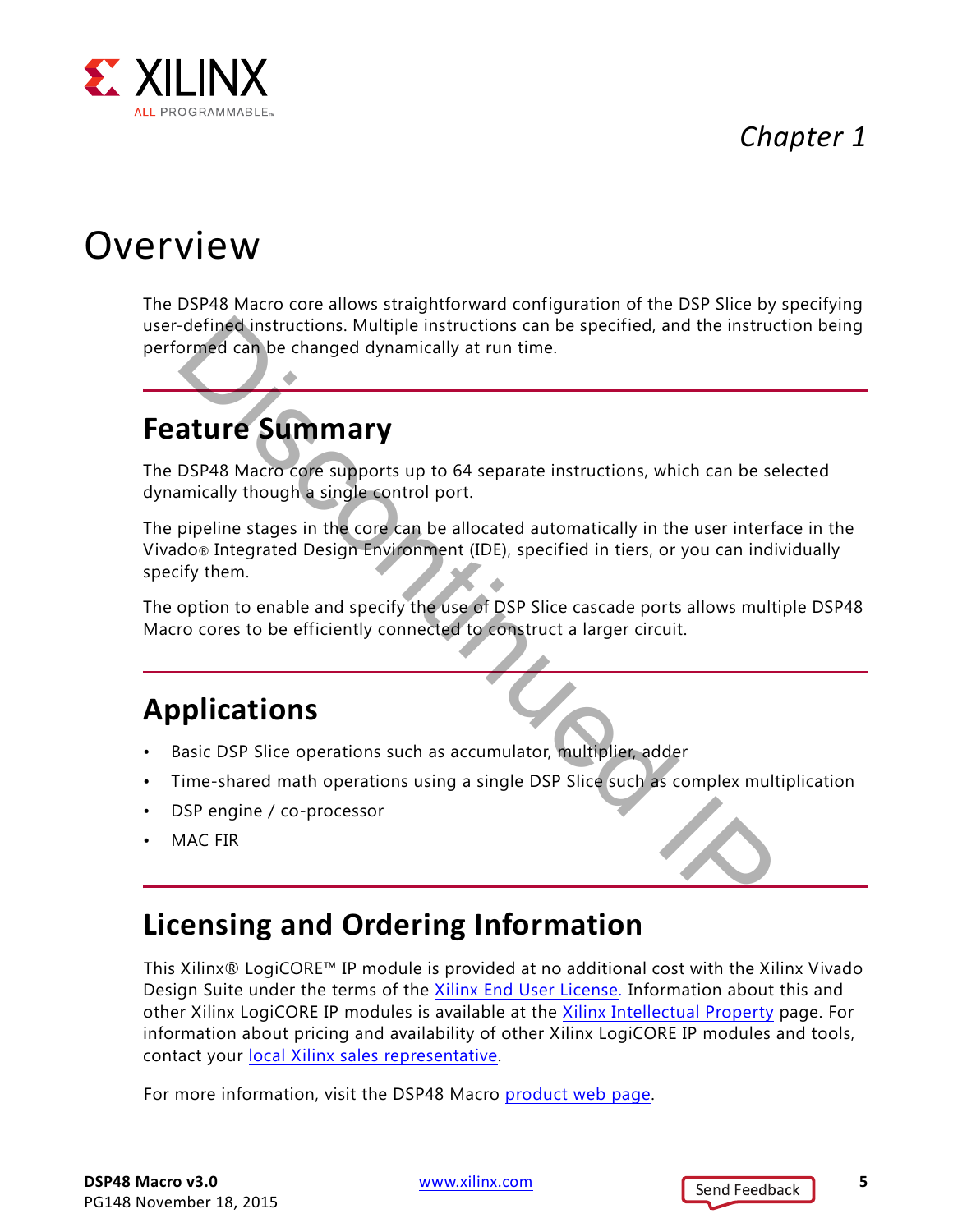

# *Chapter 2*

# <span id="page-5-0"></span>Product Specification

# <span id="page-5-1"></span>**Resource Utilization**

For full details about performance and resource utilization, visit the Performance and [Resource Utilization](www.xilinx.com/cgi-bin/docs/ndoc?t=ip+ru;d=xbip-dsp48-macro.html) web page.

## <span id="page-5-3"></span><span id="page-5-2"></span>**Port Descriptions**



*Figure 2-1:* **Core Schematic Symbol**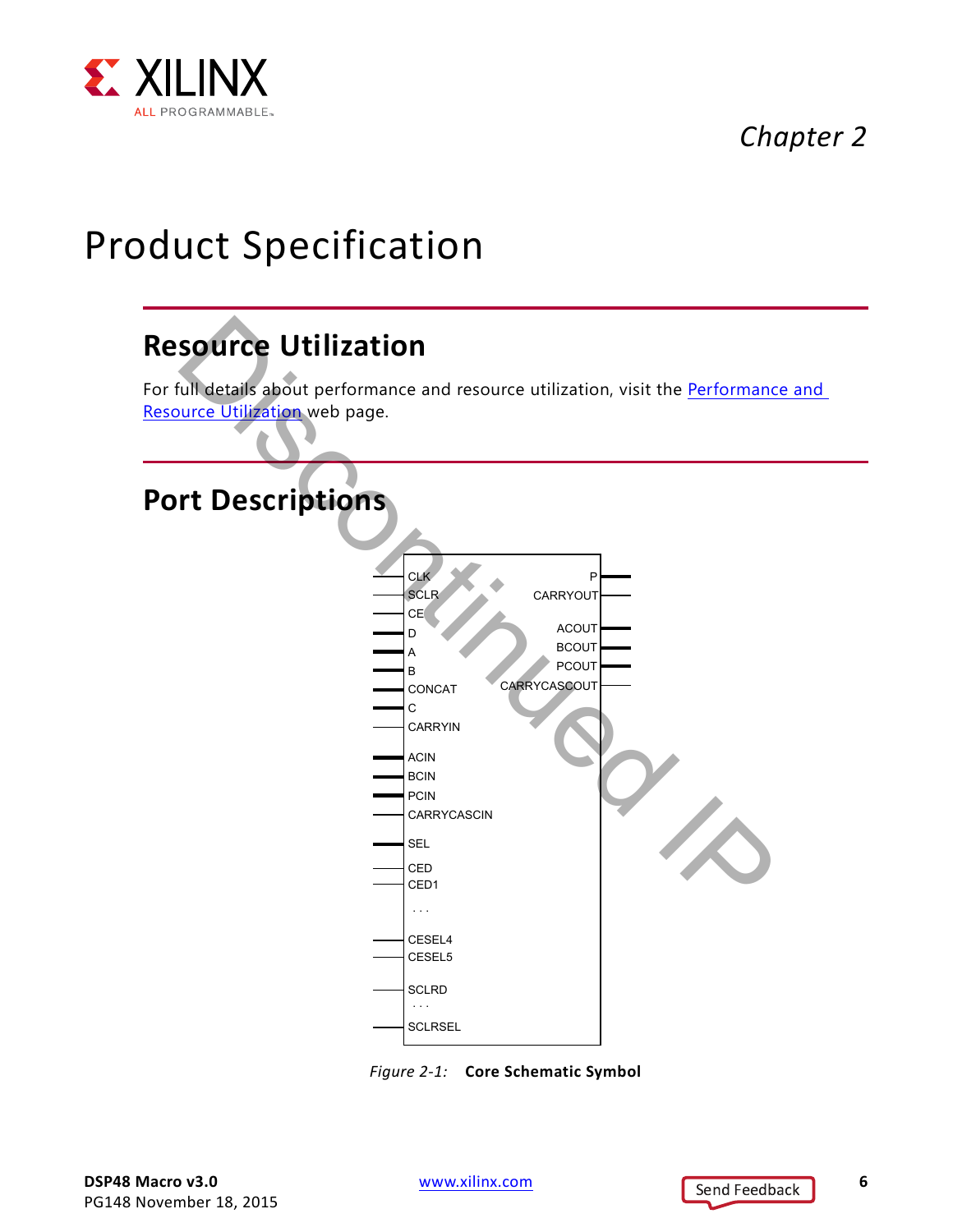

[Figure 2-1](#page-5-3) and [Table 2-1](#page-6-0) illustrate and define the schematic symbol signal names. All control inputs are active-High.

| <b>Signal</b>                       | Direction Optional |     | <b>Description</b>                                                                                                                                                                                                                                                                                                                                          |  |
|-------------------------------------|--------------------|-----|-------------------------------------------------------------------------------------------------------------------------------------------------------------------------------------------------------------------------------------------------------------------------------------------------------------------------------------------------------------|--|
| <b>CLK</b>                          | Input              | No  | Clock - active rising edge.                                                                                                                                                                                                                                                                                                                                 |  |
| <b>CE</b>                           | Input              | Yes | Clock Enable - core clock enable (active-High).                                                                                                                                                                                                                                                                                                             |  |
| <b>SCLR</b>                         | Input              | Yes | Synchronous Clear - synchronous reset (active-High).<br>Asserting SCLR synchronously with CLK resets all<br>registers. SCLR has priority over CE.                                                                                                                                                                                                           |  |
| D [d_width-1:0]                     | Input              | Yes | D port – primary input to DSP Slice pre-adder. The<br>maximum d_width is 25 bits for 7 series devices and 27<br>bits for UltraScale™ devices.                                                                                                                                                                                                               |  |
| A $[a_width-1:0]$                   | Input              | Yes | A port - input to DSP Slice multiplier and secondary input<br>(subtrahend) to pre-adder. The maximum a_width is 25<br>bits for 7 series devices and 27 bits for UltraScale devices.                                                                                                                                                                         |  |
| ACIN [ac_width:0]                   | Input              | Yes | Cascaded A port – used as per the A port but must be<br>driven by the ACOUT of the previous DSP Slice, avoids<br>FPGA routing and logic. Static selection between A and<br>ACIN is made by the specified DSP Macro instructions.<br>The maximum ac width is 25 bits for 7 series devices and<br>27 bits for UltraScale devices, signed-extended to 30 bits. |  |
| B [b_width-1:0]                     | Input              | Yes | B port – second input to multiplier.<br>Maximum b_width: 18 bits                                                                                                                                                                                                                                                                                            |  |
| BCIN [bc_width-1:0]                 | Input              | Yes | Cascaded B port. Must be driven by the BCOUT of the<br>previous DSP Slice. Static selection between B and BCIN.<br>Fixed bc_width: 18 bits                                                                                                                                                                                                                  |  |
| <b>CONCAT</b><br>[concat_width-1:0] | Input              | Yes | CONCAT port - concatenation of the A and B DSP Slice<br>inputs. The D input is included in the concatenation. Input<br>to second stage add/sub. Mutually exclusive to the A,B<br>and D ports. The maximum concat_width is 48 bits.<br>Note: The A port, when specified, can be passed directly<br>to the add/sub.                                           |  |
| $C$ [ $c$ _width-1:0]               | Input              | Yes | C port - input to DSP Slice add/sub.<br>Maximum c_width: 48 bits                                                                                                                                                                                                                                                                                            |  |
| PCIN [pc_width-1:0]                 | Input              | Yes | PCIN port - cascaded P input from the previous DSP Slice.<br>Input to add/sub. Avoids FPGA routing and provides a low<br>latency path.<br>Fixed pc_width: 48 bits                                                                                                                                                                                           |  |
| CARRYIN                             | Input              | Yes | CARRYIN port - carry input from FPGA logic, single bit.                                                                                                                                                                                                                                                                                                     |  |
| CARRYCASCIN                         | Input              | Yes | CARRYCASCIN port - cascaded carry input from the<br>previous DSP Slice. Can be used to construct large adders.                                                                                                                                                                                                                                              |  |
| SEL [sel_width-1:0]                 | Input              | Yes | SEL port - selects from the enumerated list of instructions<br>specified in the core user interface. Unsigned.<br>Fixed sel_width: ceil(log2(num_instructions))                                                                                                                                                                                             |  |
| CED13                               | Input              | Yes | Clock enables for D path registers (active-High)                                                                                                                                                                                                                                                                                                            |  |

#### <span id="page-6-1"></span><span id="page-6-0"></span>*Table 2-1:* **Core Signal Pinout**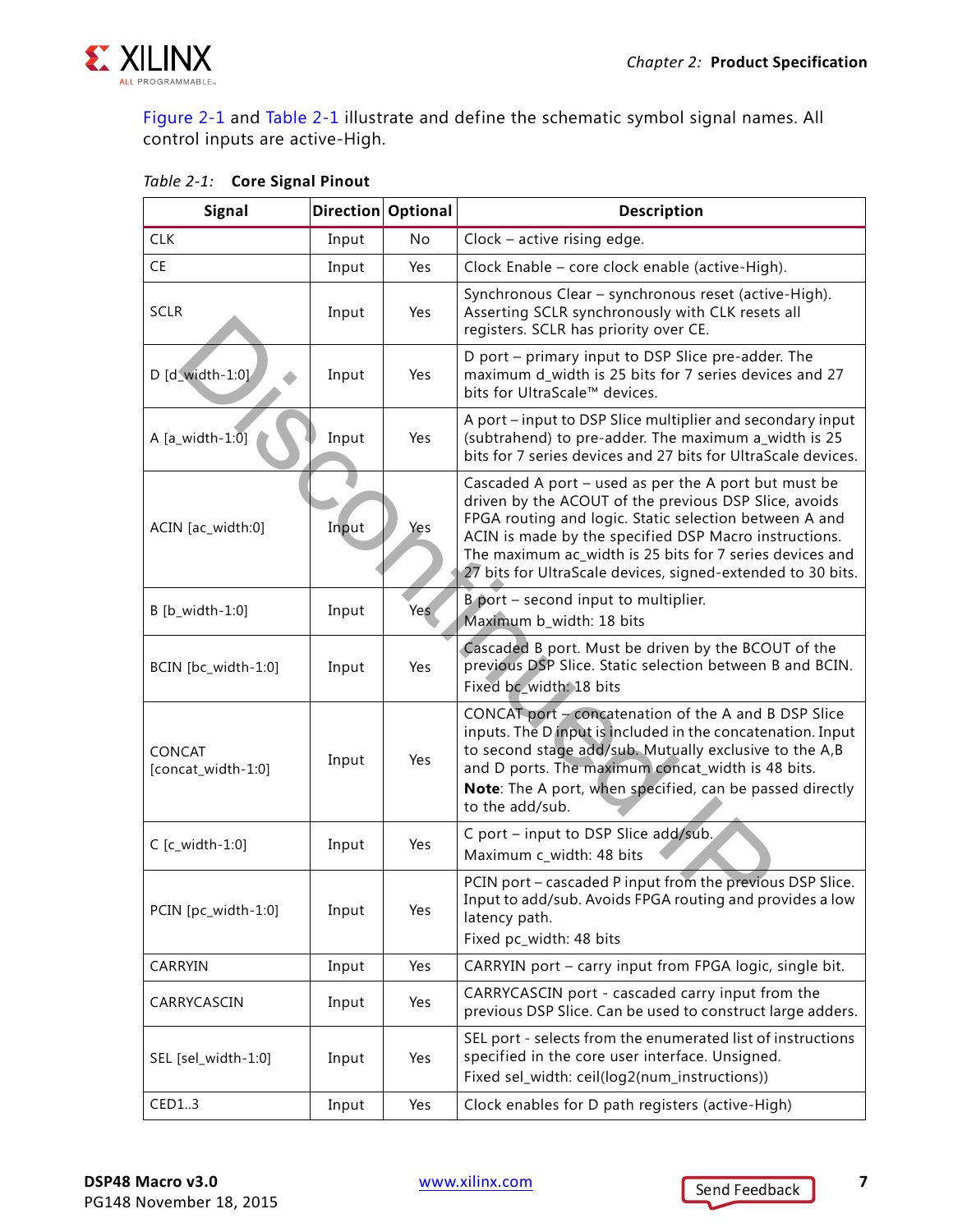

| <b>Signal</b>        | Direction Optional |     | <b>Description</b>                                                                                                                                                              |  |
|----------------------|--------------------|-----|---------------------------------------------------------------------------------------------------------------------------------------------------------------------------------|--|
| CEA14                | Input              | Yes | Clock enables for A path registers (active-High)                                                                                                                                |  |
| CEB14                | Input              | Yes | Clock enables for B path registers (active-High)                                                                                                                                |  |
| CECONCAT35           | Input              | Yes | Clock enables for CONCAT path registers (active-High                                                                                                                            |  |
| CEC15                | Input              | Yes | Clock enables for C path registers (active-High)                                                                                                                                |  |
| <b>CEM</b>           | Input              | Yes | Clock enables for M path registers (active-High)                                                                                                                                |  |
| CEP                  | Input              | Yes | Clock enables for P path registers (active-High)                                                                                                                                |  |
| CESEL1.5             | Input              | Yes | Clock enables for SEL path registers (active-High)                                                                                                                              |  |
| <b>SCLRD</b>         | Input              | Yes | Synchronous reset for D path registers (active-High)                                                                                                                            |  |
| <b>SCLRA</b>         | Input              | Yes | Synchronous reset for A path registers (active-High)                                                                                                                            |  |
| <b>SCLRB</b>         | Input              | Yes | Synchronous reset for B path registers (active-High)                                                                                                                            |  |
| <b>SCLRCONCAT</b>    | Input              | Yes | Synchronous reset for CONCAT path registers<br>(active-High)                                                                                                                    |  |
| <b>SCLRC</b>         | Input              | Yes | Synchronous reset for C path registers (active-High)                                                                                                                            |  |
| <b>SCLRM</b>         | Input              | Yes | Synchronous reset for M path registers (active-High)                                                                                                                            |  |
| <b>SCLRP</b>         | Input              | Yes | Synchronous reset for P path registers (active-High)                                                                                                                            |  |
| <b>SCLRSEL</b>       | Input              | Yes | Synchronous reset for SEL path registers (active-High)                                                                                                                          |  |
| P [p_msb-p_lsb:0]    | Output             | No  | P port - output from DSP Slice add/sub, provides the<br>result of the selected instruction.<br>Maximum p_msb: 47 bits<br>Note: p_msb and p_lsb are derived from the Output Port |  |
|                      |                    |     | Properties; Full Precision Width and Width. See<br>Implementation Page for more details.                                                                                        |  |
| CARRYOUT             | Output             | Yes | CARRYOUT port - carryout to FPGA logic from add/sub.                                                                                                                            |  |
| ACOUT [ac_width-1:0] | Output             | Yes | ACOUT port - optional cascade A output, ac_width<br>defined for ACIN.                                                                                                           |  |
| BCOUT [bc_width-1:0] | Output             | Yes | BCOUT port - optional cascade B output, bc_width<br>defined for BCIN.                                                                                                           |  |
| PCOUT [pc_width-1:0] | Output             | Yes | PCOUT port - optional cascade P output, pc_width<br>defined for PCIN.                                                                                                           |  |
| CARRYCASCOUT         | Output             | Yes | CARRYCASCOUT port - optional cascade carryout output.                                                                                                                           |  |

#### *Table 2-1:* **Core Signal Pinout** *(Cont'd)*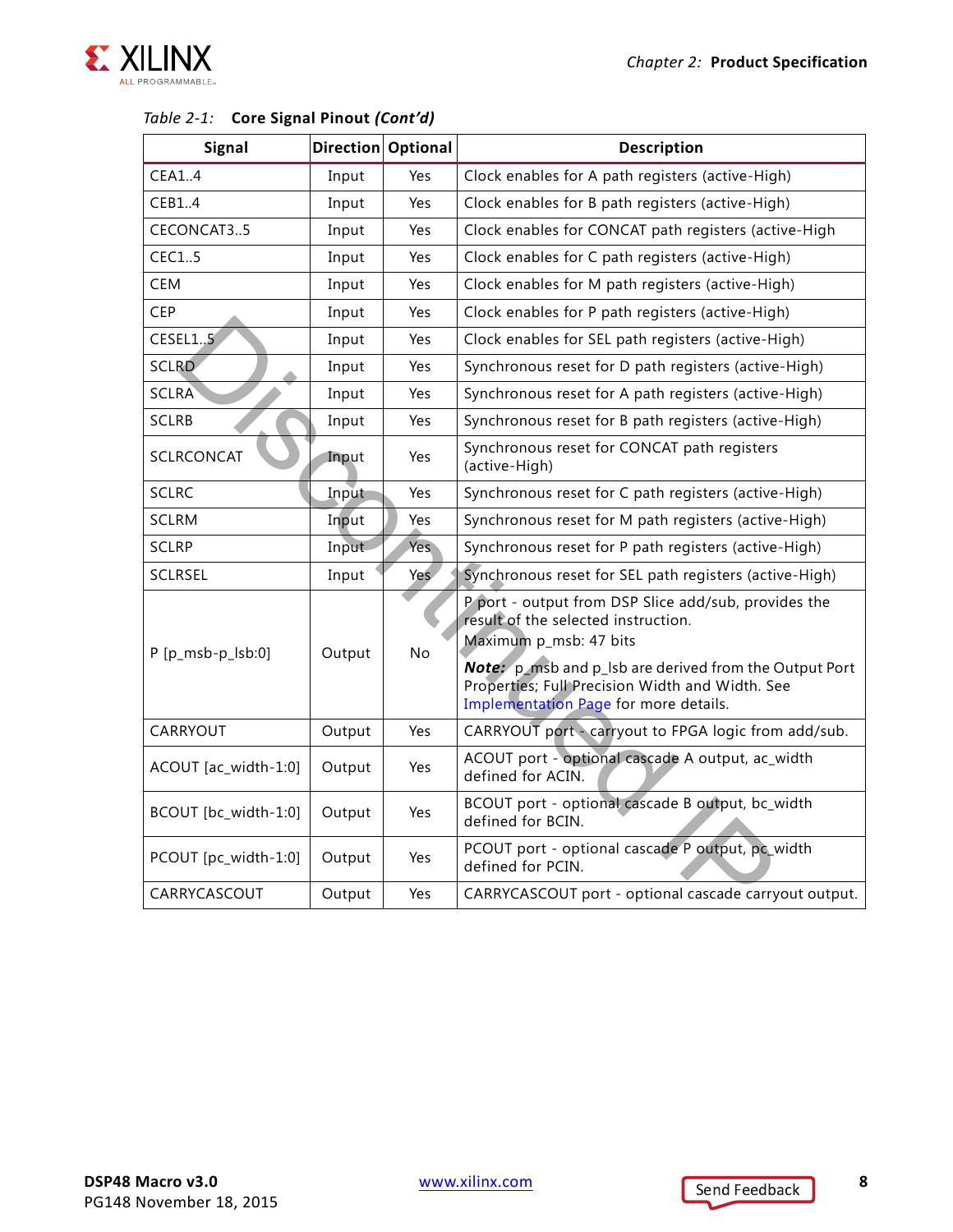

# *Chapter 3*

# <span id="page-8-0"></span>Designing with the Core

This chapter includes guidelines and additional information to facilitate designing with the core.

# <span id="page-8-1"></span>**Clocking**

The DSP48 Macro requires a single clock, CLK, and is active-High triggered.

Active-High clock enables can be selected on either a global or a per-register basis.

## <span id="page-8-2"></span>**Resets**

The DSP48 Macro has the option of selecting a global synchronous reset, or a reset per path.

Asserting an SCLR pin for a single cycle resets the relevant registers.

SCLR always overrides CE for all registers.

# <span id="page-8-5"></span><span id="page-8-3"></span>**Using the DSP48 Macro IP Core**

The core user interface performs error-checking on all input parameters. Several files are produced when a core is generated. For detailed instructions, see the *Vivado® Design Suite User Guide, Designing with IP* (UG896) [Ref 1]. SCRIPT UNITE CONTROLLER CONTROLLER CONTROLLER CONTROLLER<br>
THE VIDEO CONTROLLER CONTROLLER CONTROLLER CONTROLLER CONTROLLER CONTROLLER CONTROLLER CONTROLLER CONTROLLER<br>
The DISPAR Macro has the option of selecting a global

#### <span id="page-8-4"></span>**Instruction Format**

The instructions are case insensitive and ignore spaces between operands. The left side of the arithmetic expression, P=, is implicitly declared and should not be specified

Valid operands: **D, A, ACIN, B, BCIN, CONCAT, C, PCIN, CARRYIN, CARRYCASCIN, 0**.

Valid operators: **+, -, \*, >>17, (, )**.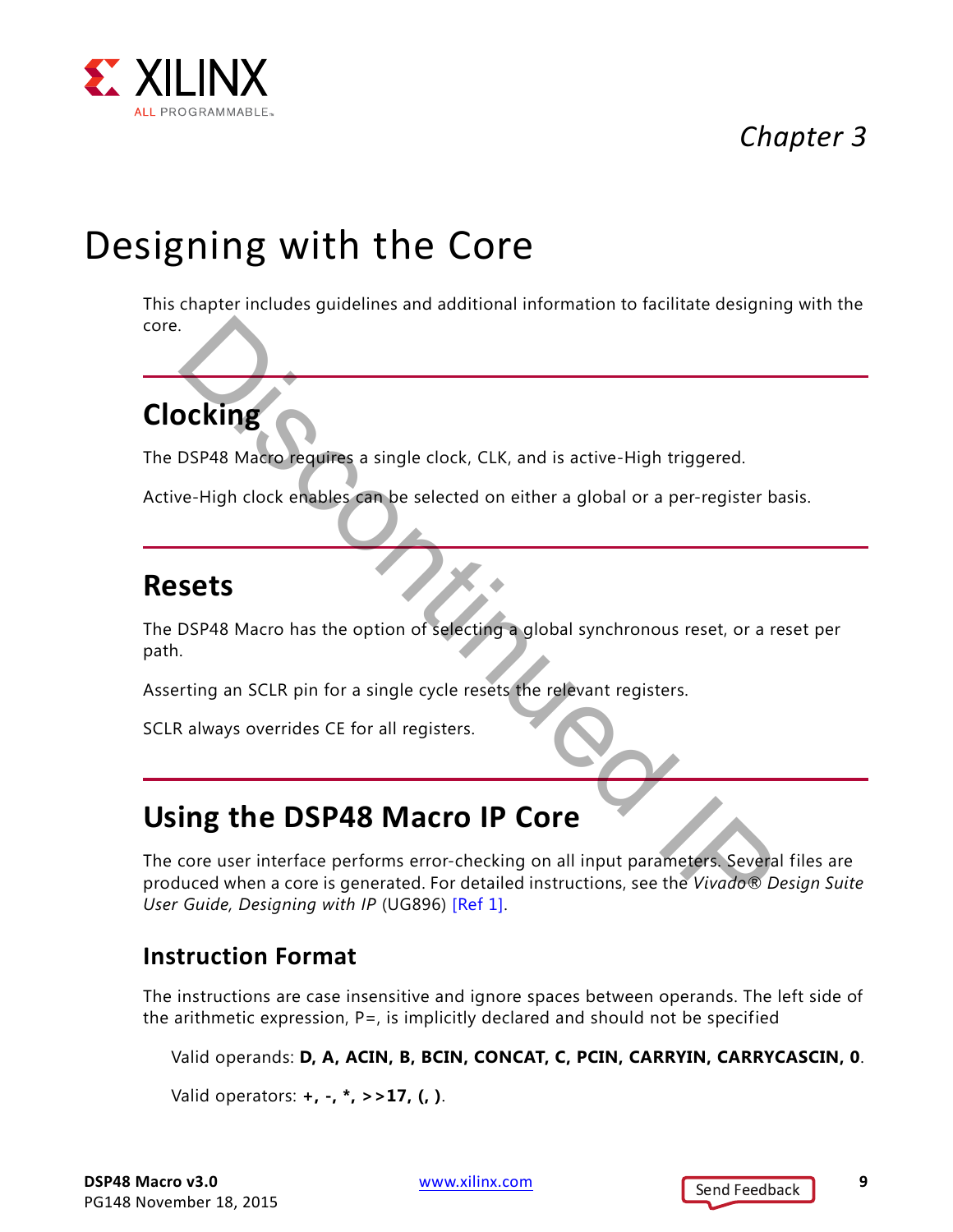

- The >>17 operator targets the DSP Slice 17-bit wire shift; valid only for P and PCIN operators.

#### Valid functions: **rndsimple, rndsym, rndmacc**

- Rounding functions require that the P output width is less than full precision.
- See [Supported Functions](#page-12-0) for further details.

#### *Examples*

Accumulator

- 1. **C** : Load
- 2. **C+P** : Accumulate (add)
- 3. **P-C** : Accumulate (subtract)

Three input add:

1. **C+CONCAT+P**

Multiply Accumulate

- 1. **A\*B** : Load
- 2. **P+A\*B**: Multiply accumulate

15-tap symmetric filter, where data is provided sequentially on the A,D and B inputs. A and D are used for the data values and B is used for the filter coefficients. Imulator<br>
I-P: Accumulate (add)<br>
-C: Accumulate (subtract)<br>
e input add:<br>
I-CONCAT+P<br>
Iply Accumulate<br>
YB : Load<br>
P+A\*B: Multiply accumulate<br>
A\*B : Multiply accumulate<br>
A\*B : Multiply accumulate<br>
A\*B : Multiply accumulate<br>

- 1. **(A+D)\*B** : Taps 1 & 15
- 2. **(A+D)\*B+P** : Taps 2...7 & 14...9
- 3. **A\*B+P** : Tap 8
- 4. **rndsym(P)** : Round result

#### *Construction of Supported Instructions*

The following two sections illustrate how the list of supported instructions are constructed.

#### **Notation**

*varname* = [ l1,l2,....]

This indicates *varname* supports the list of operator/operand combinations 11, 12, ....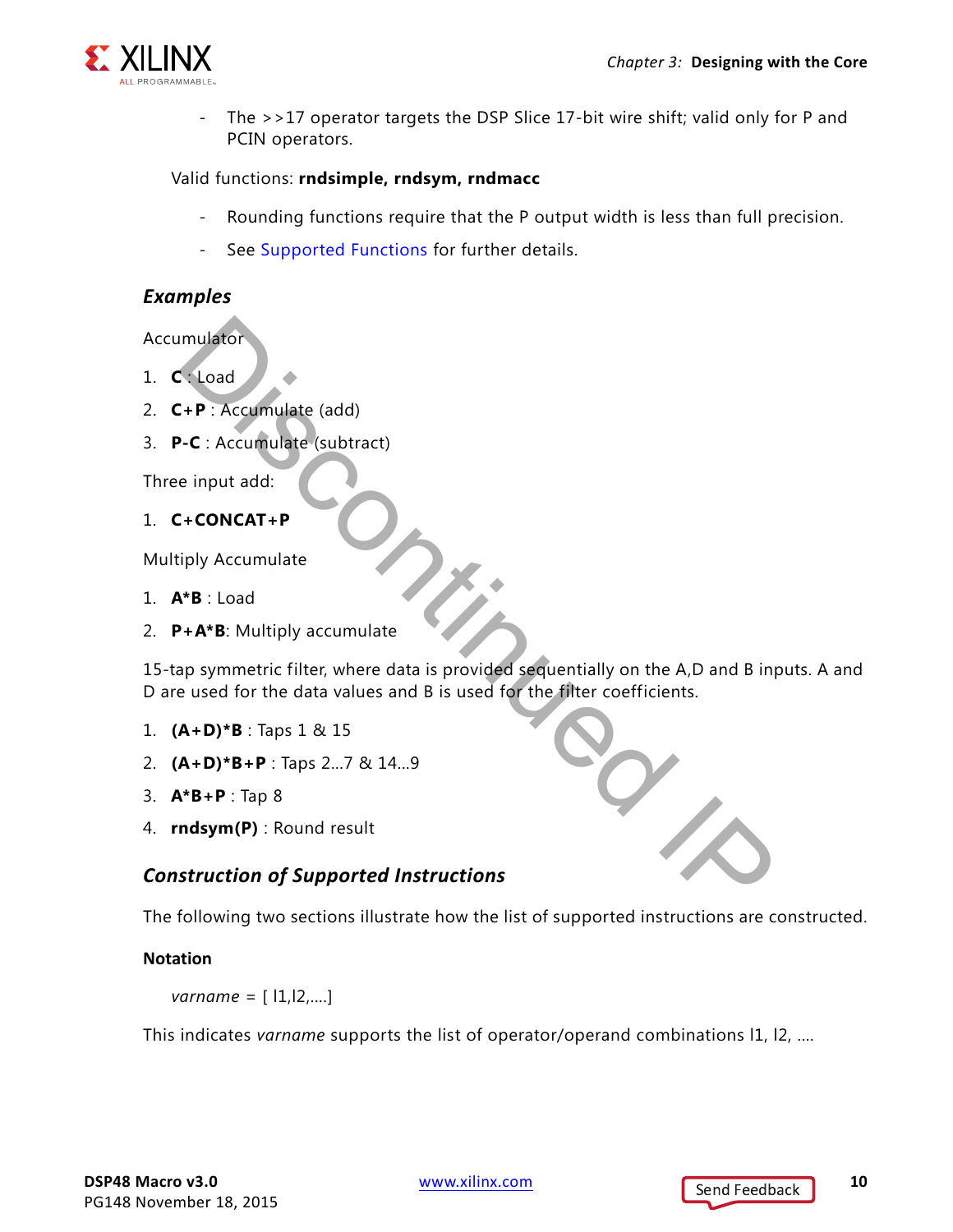

#### *7 Series Devices*

```
preadder = [(A+D), (D+A), (D-A), D, -A, A, (ACIN+D), (D+ACIN), (D-ACIN), -ACIN, ACIN]mult_ip1 = [ ACIN, A, preadder ]mult_ip2 = [BCIN, B, 1]mult = [ mult_ip1 * mult_ip2 , mult_ip2 * mult_ip1 ]
```
The 1 is not explicitly required when defining an instruction; the 1 and corresponding  $*$ operator are ignored.

```
xmux = [ CONCAT, P, 0 ]ymux = [ C , 0 ]zmux = [ C, PCIN, P, P>>17, PCIN>>17, 0 ]cinmux = [ CARRYIN , CARRYCASCIN , 0 ]
```
Similarly, 0 is not explicitly required when defining an instruction. The 0 and corresponding operator are ignored.

 $xycomb = [xmu + ymu, ymu + x + xmu]$ Discontinued IP

#### **valid instructions** = [

```
xycomb + zmux + cinmux ,
```
xycomb - zmux,

```
zmux + xycomb + cinmux ,
```

```
zmux - ( xycomb + cinmux ) ,
```

```
zmux - xmux - ymux - cinmux ,
```

```
zmux - ymux - xmux - cinmux ,
```

```
-zmux + xmux + ymux,
```

```
-zmux + ymux + xmux,
```

```
-zmux - xmux,
```

```
rndsimple( zmux + xmux + cinmux )
```

```
rndsimple( mult + cinmux )
```

```
rndsym( [ P , PCIN ] ) ]
```

```
rndsym( mult )
```

```
rndmacc(mult + P)
```
Note that for the rndsimple functions, operand C is not supported for zmux.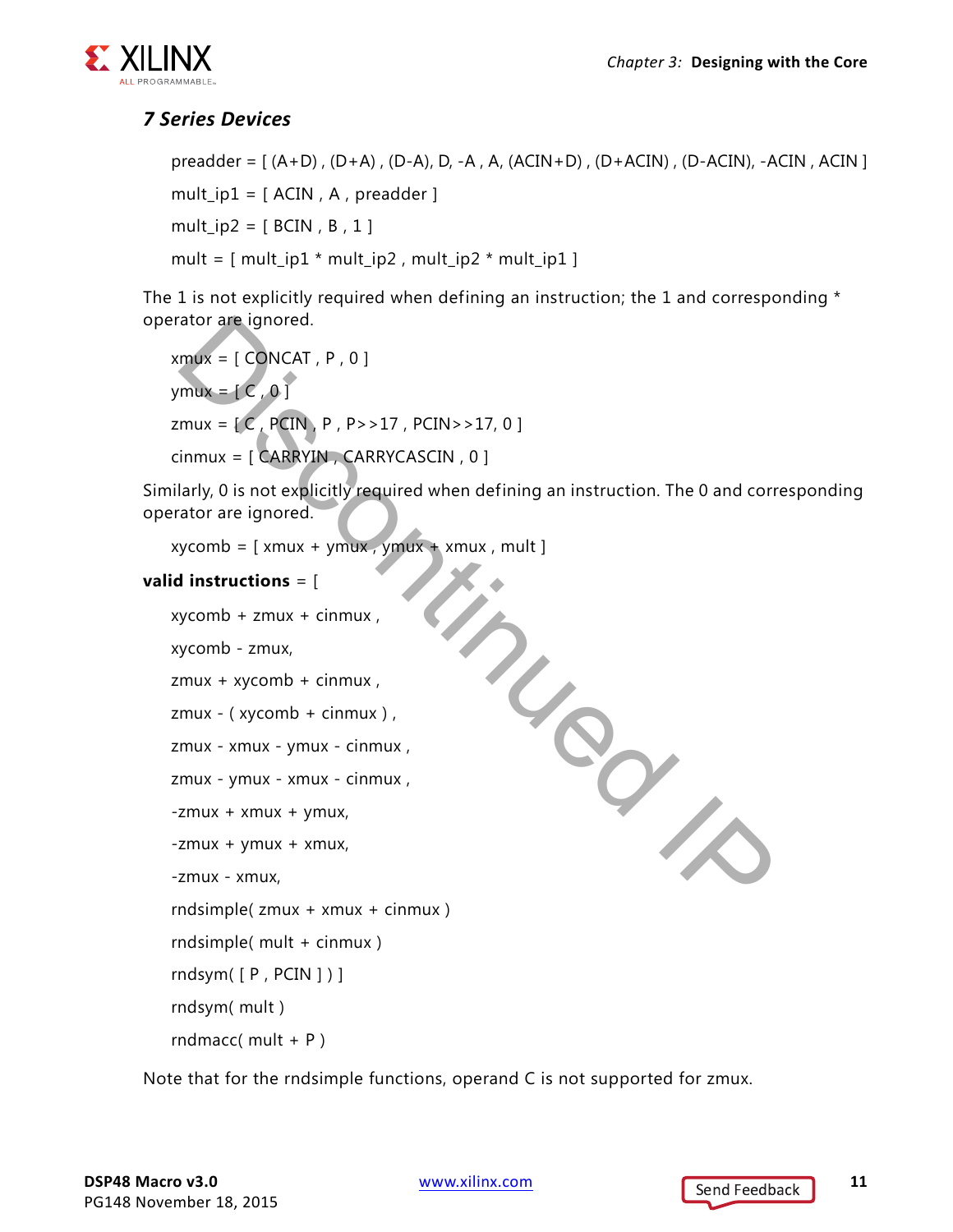

#### *UltraScale™ Devices*

```
preadder = [(A+D), (D+A), (D-A), D, -A, A, (ACIN+D), (D+ACIN), (D-ACIN), -ACIN, ACIN]mult_ip1 = [ACIN, A, preadder]mult_ip2 = [BCIN, B, 1]mult = [ mult_ip1 * mult_ip2, mult_ip2 * mult_ip1 ]
```
The 1 is not explicitly required when defining an instruction; the 1 and corresponding  $*$ operator are ignored.

```
wmux = [C, P, 0]xmux = [ CONCAT, P, 0 ]vmux = [C, 0]zmux = [ C, PCIN, P, P>>17, PCIN>>17, 0 ]cinmux = [ CARRYIN , CARRYCASCIN , 0 ]
```
Similarly, 0 is not explicitly required when defining an instruction. The 0 and corresponding operator are ignored.

 $xycomb = [$  wmux + xmux + ymux , wmux + ymux + xmux , mult ]

#### **valid instructions** = [

```
xycomb + zmux + cinmux ,
zmux + xycomb + cinmux ,
zmux - ( xycomb + cinmux ) ,
zmux - wmux - xmux - ymux - cinmux ,
zmux - wmux - ymux - xmux - cinmux ,
-zmux +wmux + xmux + ymux,
-zmux +wmux + ymux + xmux,
-zmux - wmux - xmux,
-zmux - xmux - wmux,
-zmux - mult,
rndsimple( zmux + xmux + ymux + cinmux )
rndsimple( mult + zmux + cinmux )
rndsym( [ P , PCIN ] ) ]
rndsym( mult )
rndmacc( mult +wmux + P)
                             Discontinued IP
```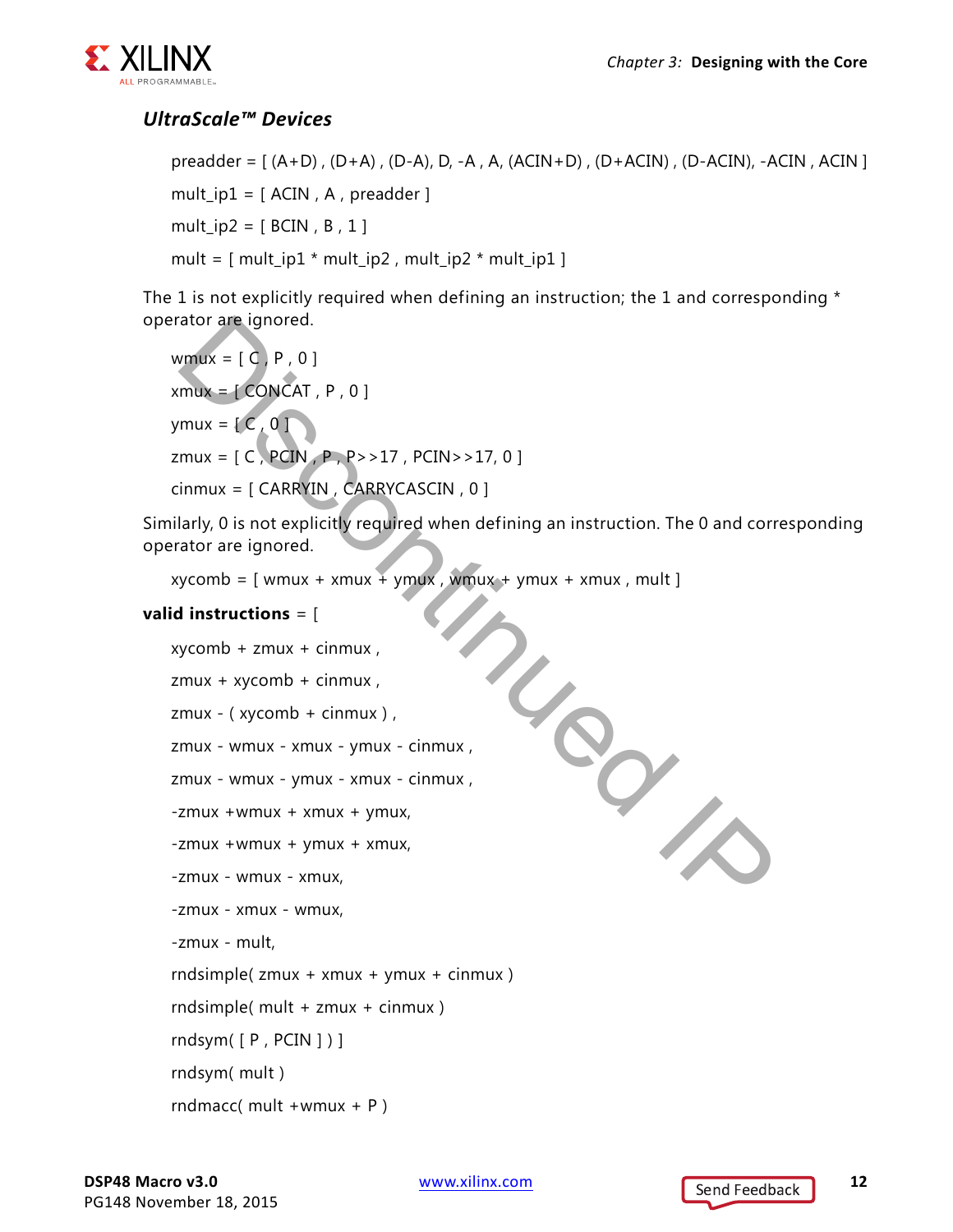

#### *Restrictions*

- CONCAT operand is mutually exclusive to *mult* operands. When any input to the multiplier is specified, the CONCAT operand is restricted for all instructions, or vice versa. The inclusion of 1 in *mult\_ip2* enables all *mult\_ip1* combinations to be used as direct inputs to the second stage add/sub.
- The choice between A and ACIN is static; after one is specified the other is restricted. Similarly for B and BCIN.
- The use of CARRYCASCIN is restricted to a subset of instructions.

## <span id="page-12-0"></span>**Supported Functions**

#### <span id="page-12-1"></span>*RNDSIMPLE(arg)*

| THE USE OF CARRICASCITY IS TESTRICTED TO A SUDSET OF INSTITUTIONS. |                                                                                                                                                                                                                                                                                                                                                                                                                                                                                                                                    |  |  |  |
|--------------------------------------------------------------------|------------------------------------------------------------------------------------------------------------------------------------------------------------------------------------------------------------------------------------------------------------------------------------------------------------------------------------------------------------------------------------------------------------------------------------------------------------------------------------------------------------------------------------|--|--|--|
|                                                                    | <b>Supported Functions</b>                                                                                                                                                                                                                                                                                                                                                                                                                                                                                                         |  |  |  |
| RNDSIMPLE(arg)                                                     |                                                                                                                                                                                                                                                                                                                                                                                                                                                                                                                                    |  |  |  |
| MATLAB <sup>®</sup> function <i>ceil(arg-0.5)</i> .                | RNDSIMPLE implements a non-symmetric round to negative; this is equivalent to the                                                                                                                                                                                                                                                                                                                                                                                                                                                  |  |  |  |
|                                                                    | Table 3-1: Illustration of RNDSIMPLE Return Values                                                                                                                                                                                                                                                                                                                                                                                                                                                                                 |  |  |  |
| arg                                                                | RNDSIMPLE(arg)                                                                                                                                                                                                                                                                                                                                                                                                                                                                                                                     |  |  |  |
| $\langle x.5$                                                      | X                                                                                                                                                                                                                                                                                                                                                                                                                                                                                                                                  |  |  |  |
| x.5                                                                | $\pmb{\times}$                                                                                                                                                                                                                                                                                                                                                                                                                                                                                                                     |  |  |  |
| > x.5                                                              | $x + 1$                                                                                                                                                                                                                                                                                                                                                                                                                                                                                                                            |  |  |  |
| $>-x.5$                                                            | $-x$                                                                                                                                                                                                                                                                                                                                                                                                                                                                                                                               |  |  |  |
| $-x.5$                                                             | -x-1                                                                                                                                                                                                                                                                                                                                                                                                                                                                                                                               |  |  |  |
| $\leftarrow$ $x.5$                                                 | $-x-1$                                                                                                                                                                                                                                                                                                                                                                                                                                                                                                                             |  |  |  |
| precision p_width - p_width.                                       | The binary point of arg is defined by the full precision output width and the specified core<br>output width; the core output is taken from the upper MSBs of the DSP Slice output with the<br>remaining LSBs considered as the fractional portion. The binary point is taken as full<br>A rounding constant with a binary value of 0.0111(or 0.499) is added to arg and the LSBs<br>removed by the process of reinterpreting the full precision output to the specified core<br>output width. The LSBs remain on the accumulator. |  |  |  |

#### *Table 3-1:* **Illustration of RNDSIMPLE Return Values**

*Arg* can include CARRYIN. This enables CARRYIN to determine the rounding direction. The assertion of CARRYIN is equivalent to adding 0.00...01. This modifies the rounding constant to 0.100.. (or 0.5) and therefore the rounding direction. This can be used to implement random rounding.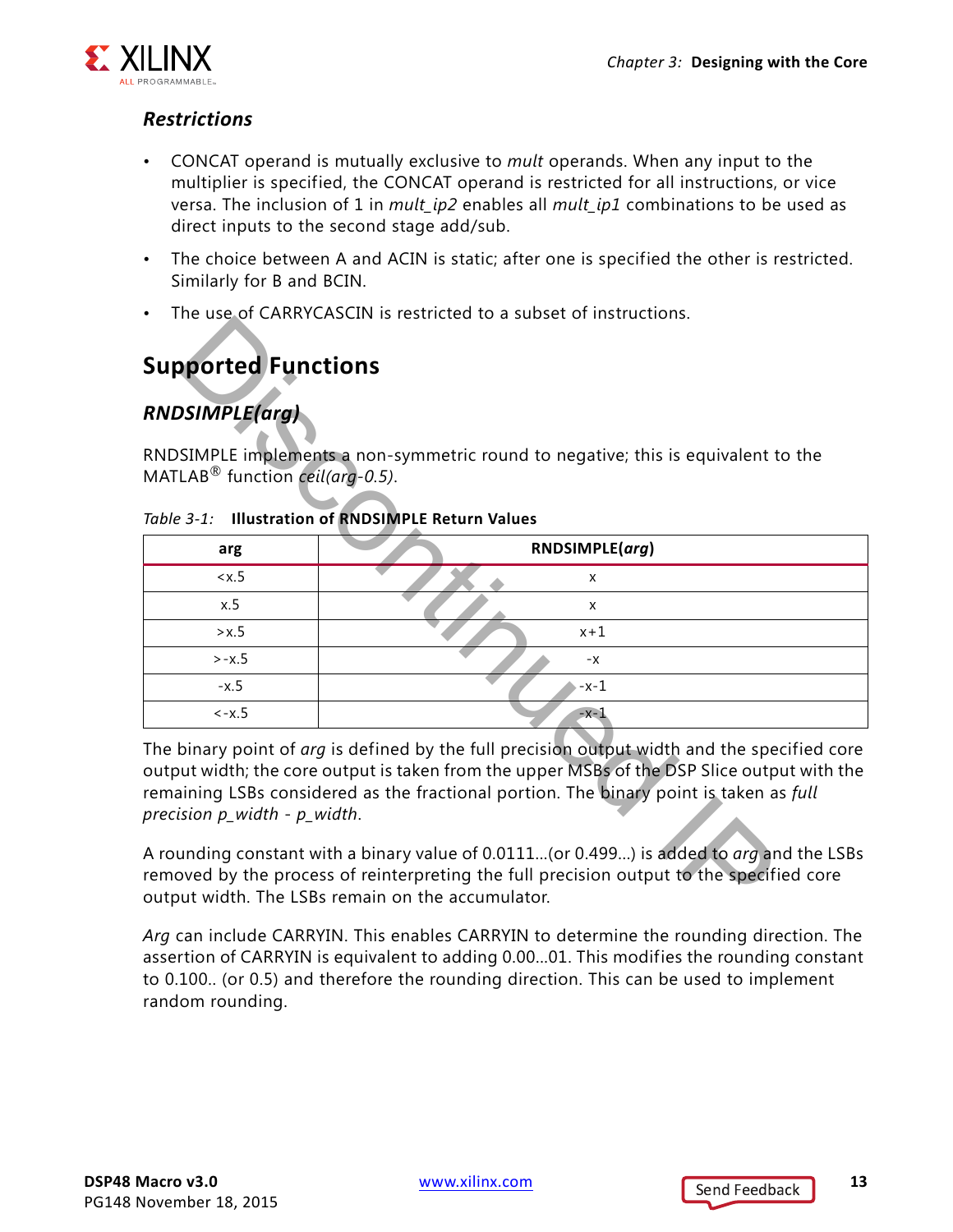

#### *RNDSYM(arg)*

RNDSYM implements a symmetric round to highest magnitude; this is equivalent to the MATLAB function *round(arg)*.

| arg      | RNDSYM(arg) |
|----------|-------------|
| < x.5    | x           |
| x.5      | $x + 1$     |
| > x.5    | $x + 1$     |
| $>-x.5$  | $-X$        |
| $-x.5$   | $-x-1$      |
| $- x.5 $ | $-x-1$      |

*Table 3-2:* **Illustration of RNDSYM Return Values**

The binary point of *arg* is defined in the same manner as for the RNDSIMPLE(arg) function.

A rounding constant with a binary value of 0.0111.... (or 0.499...) is added to *arg* along with a carryin, defined as the inverse sign bit of *arg.* The LSBs are removed by the process of reinterpreting the full precision output to the specified core output width. The LSBs remain on the accumulator. For multiply operations, the XNOR of the multiplier inputs is used instead of the inverse sign bit of arg, performing multiply rounding toward infinity.

When carryin is 1, this is equivalent to adding 0.00....01. This modifies the rounding constant to 0.100.. (or 0.5) and therefore the rounding direction.

#### *RNDMACC(arg)*

When performing symmetric rounding towards infinity of MACC and add accumulate operations, it is difficult to determine the sign of the output ahead of time, so the round might cost an extra clock cycle. This extra cycle can be eliminated by adding the C input rounding constant (typically a binary value of 0.0111…) on the very first cycle. The sign bit of the last but one cycle of the accumulator can be used for the final rounding operation done in the final accumulate cycle. This implementation is a practical way to save a clock cycle. There is a rare chance that the final accumulate operation can flip the sign of the output from the previous accumulated value. **Example 18**<br> **Example 19**<br> **Example 19**<br> **Example 19**<br> **Example 19**<br> **Example 19**<br> **Example 19**<br> **Example 19**<br> **Example 19**<br> **Example 19**<br> **Example 19**<br> **Example 19**<br> **Example 19**<br> **Example 19**<br> **Example 19**<br> **Example 19** 

To perform this for a MACC operation, the following DSP48 Macro instructions are used:

- $P = (A+D)*B+C$  (first cycle only)
- $P = (A+D)*B+P$  (middle cycles)
- $P = \text{RNDMAC}((A+D)*B+P)$  (last cycle only)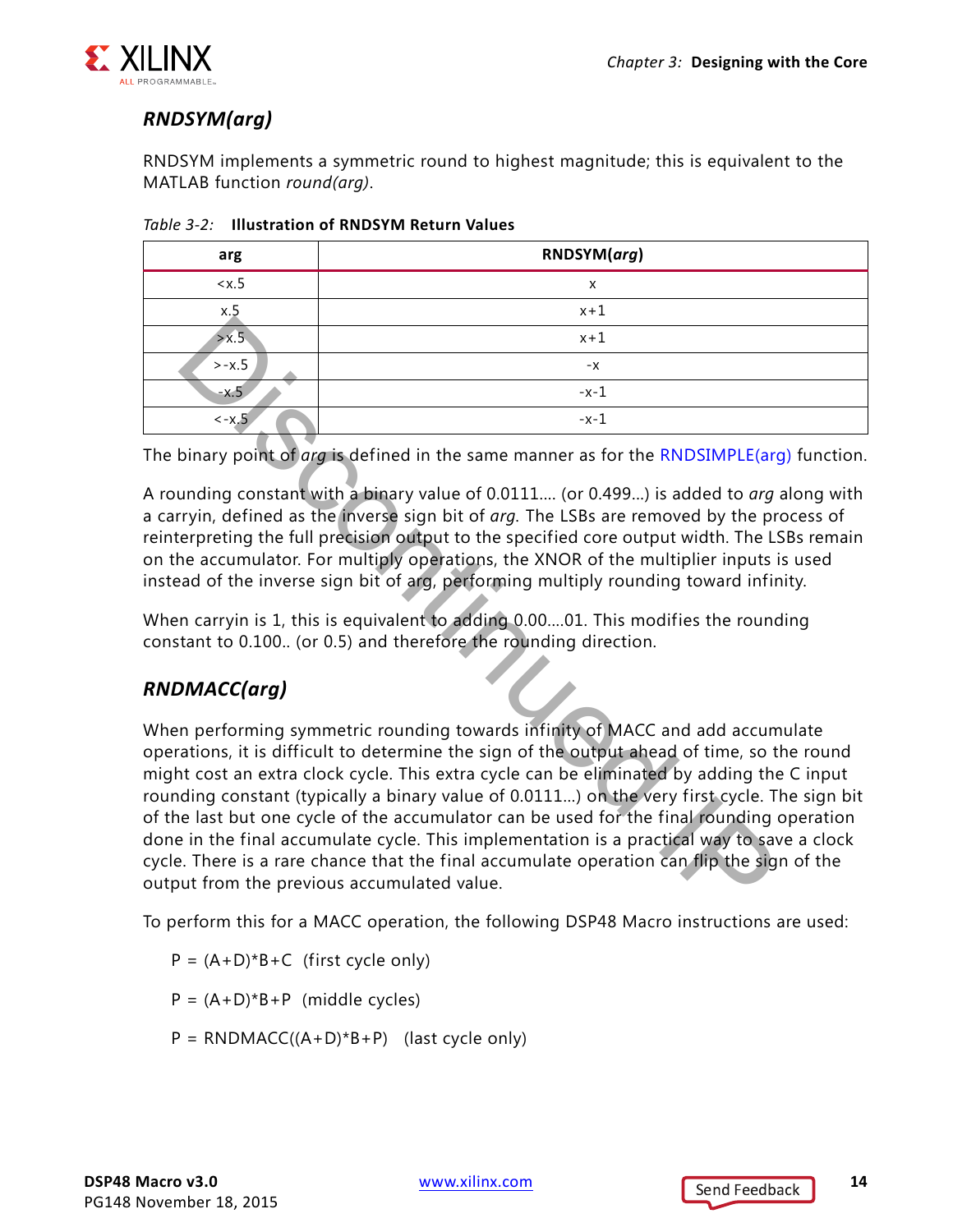

<span id="page-14-0"></span>

#### <span id="page-14-1"></span>**Detailed Pipeline Implementation**

*Figure 3-1:* **DSP48 Macro Detailed Implementation**

[Figure 3-1](#page-14-0) illustrates the generalized DSP48 Macro implementation for 7 series devices.

#### *Note:*

- The second stage add/sub input mux implementations vary depending on the selected device.
- A static mux is resolved at core generation, whereas a dynamic mux is implemented in the generated core.

Users requiring a specific mapping to registers in the DSP48 primitive can use [Table 3-3](#page-15-0) to determine the corresponding DSP48 Macro registers. See the *UltraScale Architecture DSP Slice User Guide* (UG579) [\[Ref 2\]](#page-29-5) or the *7 Series FPGA DSP48E1 Slice User Guide* (UG479) [\[Ref 3\]](#page-29-4).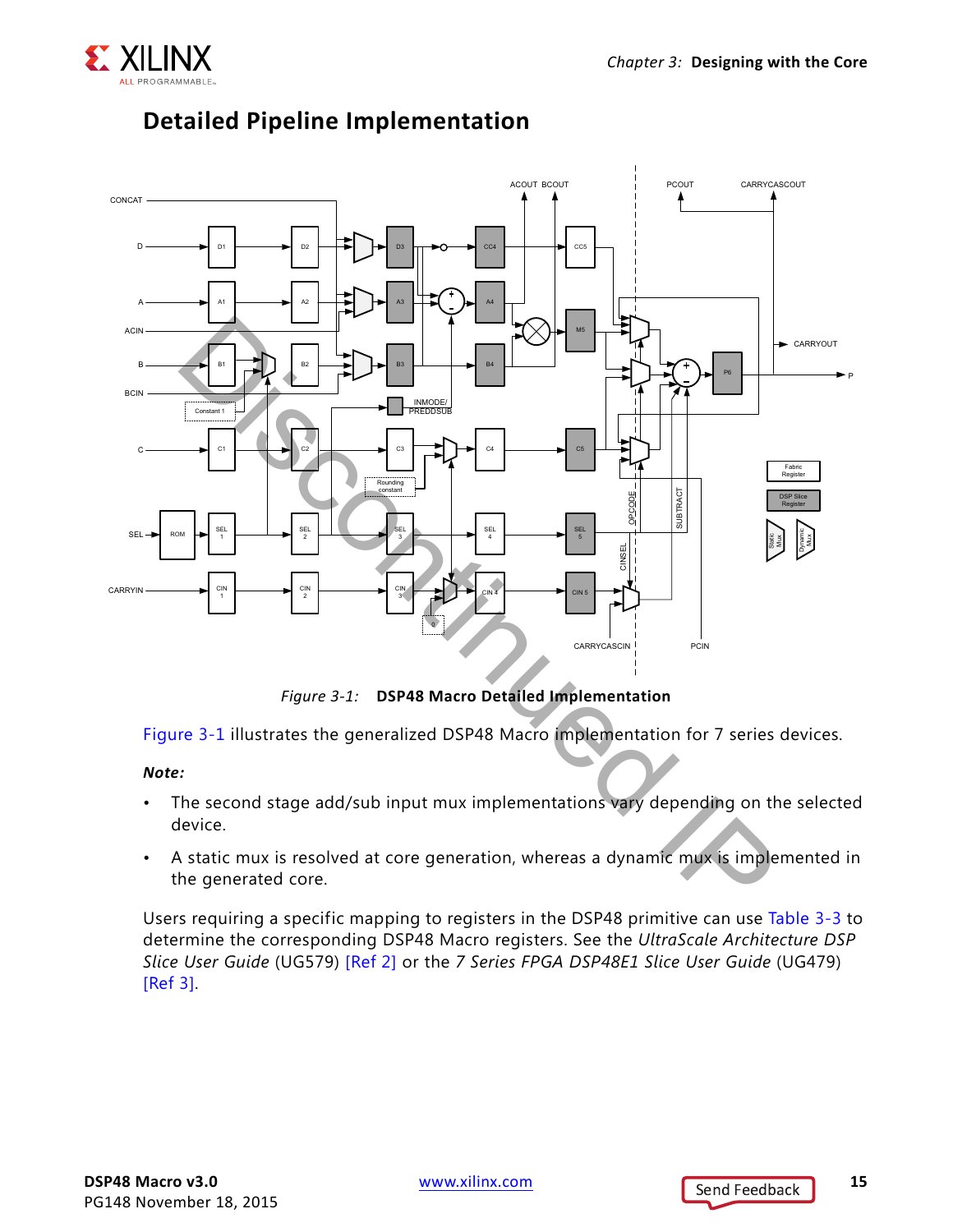

<span id="page-15-0"></span>

| Table 3-3: Register Mapping for DSP48 Macro |  |  |  |  |  |
|---------------------------------------------|--|--|--|--|--|
|---------------------------------------------|--|--|--|--|--|

| <b>DSP48 Macro</b> | Using Pre-adder <sup>(1)</sup> | No Pre-adder   |
|--------------------|--------------------------------|----------------|
| D <sub>3</sub>     |                                | N/A            |
| A3                 | Α1                             | Α1             |
| A4                 | AD                             | A <sub>2</sub> |
| B <sub>3</sub>     | <b>B1</b>                      | <b>B1</b>      |
| B4                 | B <sub>2</sub>                 | B2             |

#### **Notes:**

<span id="page-15-1"></span>1. The mapping of A4 changes depending on whether the pre-adder is used so the tiered latency model is maintained. **Discontinued IX**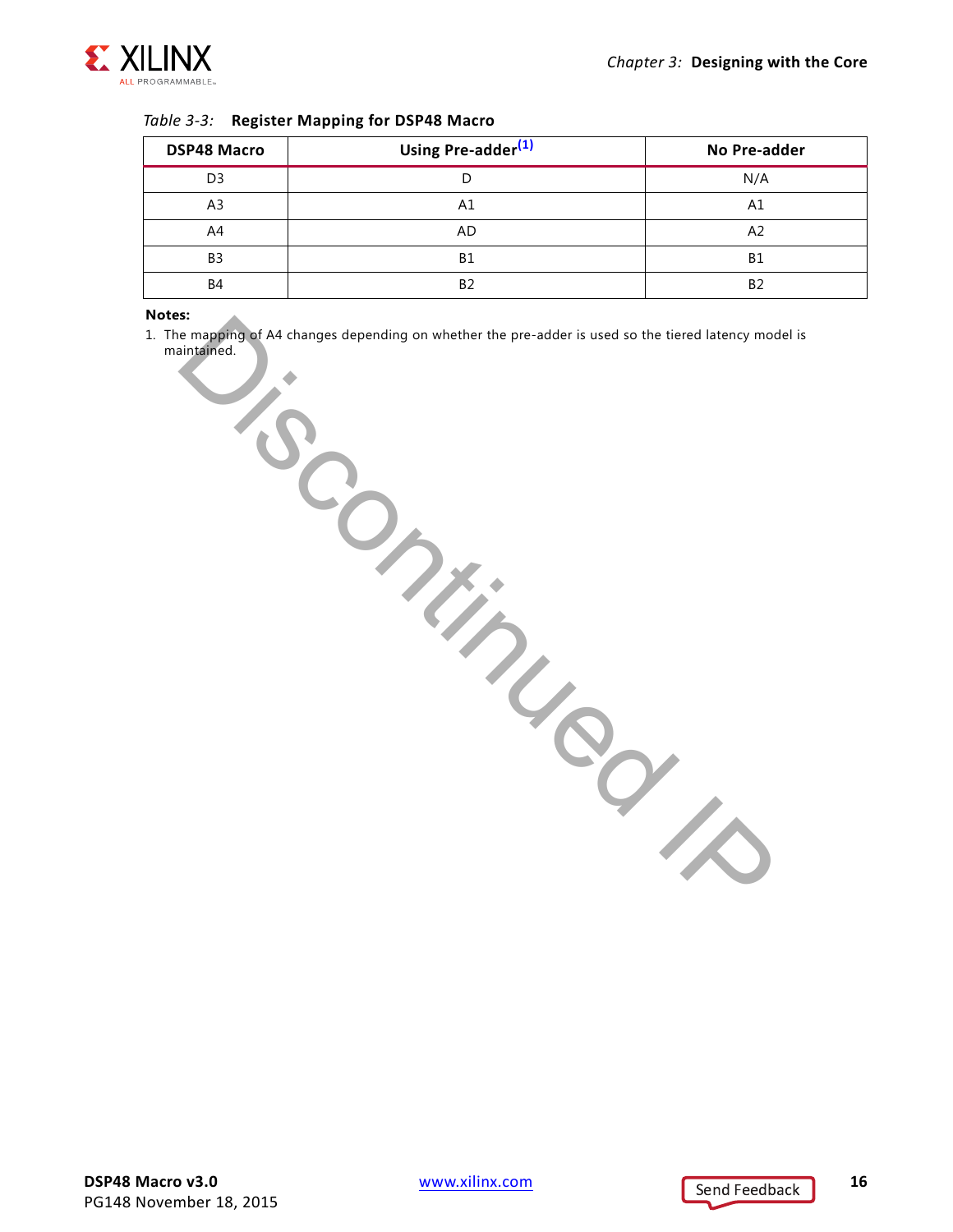## *Chapter 4*



# <span id="page-16-0"></span>Design Flow Steps

This chapter describes customizing and generating the core, constraining the core, and the simulation, synthesis and implementation steps that are specific to this IP core. More detailed information about the standard Vivado® design flows and the IP integrator can be found in the following Vivado Design Suite user guides:

- *Vivado Design Suite User Guide: Designing IP Subsystems using IP Integrator* (UG994)  $[Ref 4]$
- *Vivado Design Suite User Guide: Designing with IP* (UG896) [Ref 1]
- *Vivado Design Suite User Guide: Getting Started* (UG910) [Ref 5]
- *Vivado Design Suite User Guide: Logic Simulation* (UG900) [Ref 7]

# <span id="page-16-1"></span>**Customizing and Generating the Core**

This section includes information about using Xilinx tools to customize and generate the core in the Vivado® Design Suite.

If you are customizing and generating the core in the Vivado IP Integrator, see the *Vivado Design Suite User Guide: Designing IP Subsystems using IP Integrator* (UG994) [\[Ref 4\]](#page-29-6) for detailed information. IP Integrator might auto-compute certain configuration values when validating or generating the design. To check whether the values do change, see the description of the parameter in this chapter. To view the parameter value you can run the validate bd design command in the Tcl console. lied information about the standard Vivado® design flows and the Pinter<br>and in the following Vivado Design Suite user guides:<br>Id in the following Vivado Design Suite user guides:<br>
d'in the following Vivado Design Suite use

You can customize the IP for use in your design by specifying values for the various parameters associated with the IP core using the following steps:

- 1. Select the IP from the IP catalog.
- 2. Double-click the selected IP or select the Customize IP command from the toolbar or right-click menu.

For details, see the *Vivado Design Suite User Guide: Designing with IP* (UG896) [\[Ref 1\]](#page-29-3) and the *Vivado Design Suite User Guide: Getting Started* (UG910) [\[Ref 5\].](#page-29-7)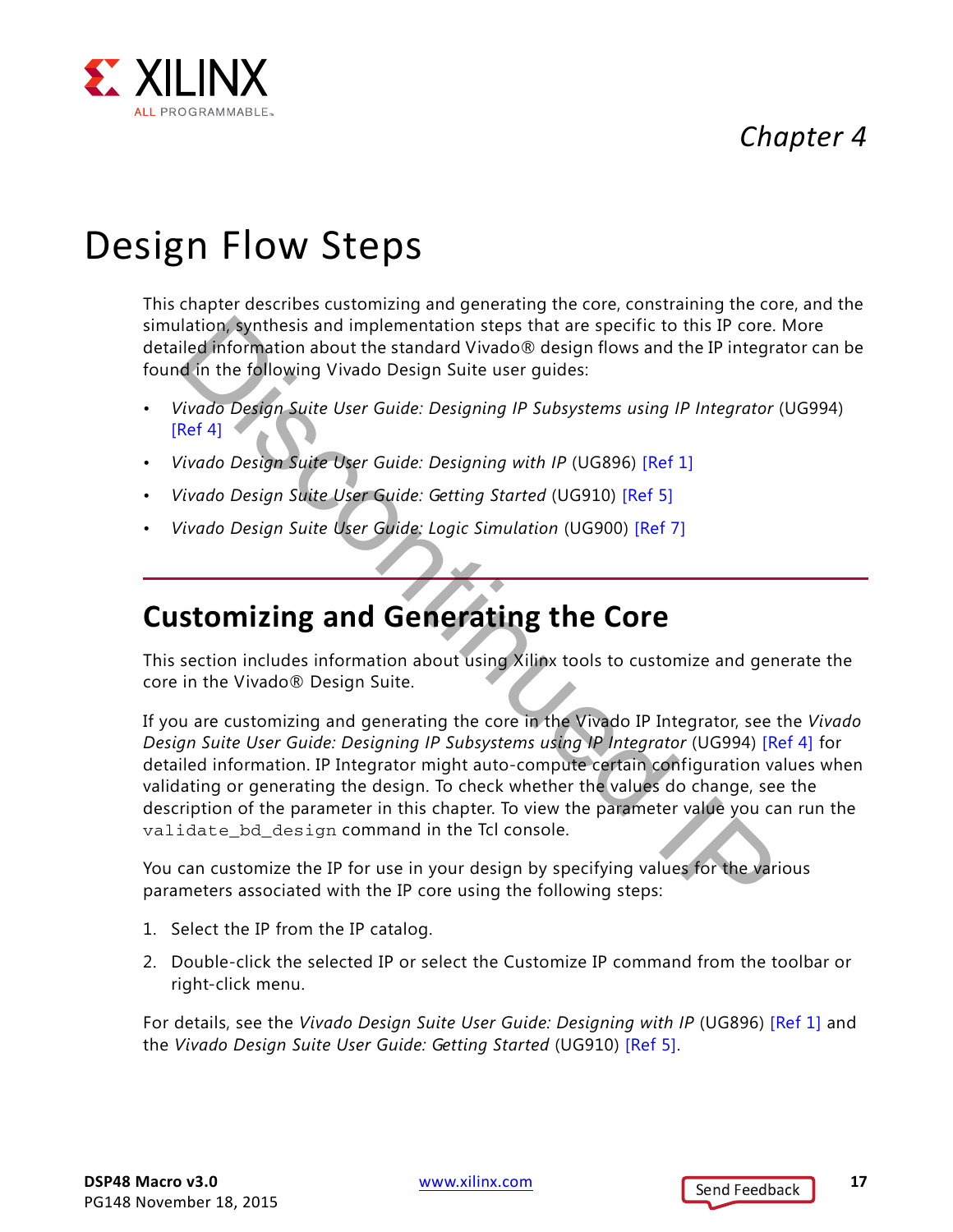

The DSP48 Macro core has three pages used to configure the core plus two informational tabs.

#### *Tab 1: IP Symbol*

The IP Symbol tab illustrates the core pinout.

#### *Tab 2: Instruction Summary*

The Instruction Summary tab displays the complete list of specified instructions and the SEL value that is required to select each instruction.

#### <span id="page-17-0"></span>*Instructions Page*

This page is used to specify the instructions that the core is to implement.

- **Component Name**: The name of the core component to be instantiated. The name must begin with a letter and be composed of the following characters: a to z, 0 to 9, and  $" "$ .
- **Available instructions**: Informational parameter. When the 'Show Filtered' check-box is ticked, the available instruction list dynamically updates to show the remaining valid instructions given the instruction that is currently being entered into the user interface. Instructions can be selected in the Available instruction panel and "drag and dropped" into an Instruction parameter. Instruction summary tao asplays the complete list of specified instructions and<br>the that is required to select each instruction.<br> **Property and the select select** each instruction.<br> **Property Property** and the composed of
- **Instructions 0 to 7**: Specifies the operations the core is to implement. Text entry of the desired arithmetic operation to be generated on the P output port. The left side of the expression, P=, is implicitly declared and should not be specified. Instructions are case insensitive.

See Instruction Format for further details on the instruction format and supported operations.

• **Instructions 8 to 63**: Specifies instructions 8 to 63 using a comma-delimited list of instructions.

#### <span id="page-17-1"></span>*Pipeline Options Page*

The pipeline depths of the various input paths are specified on this page.

- **Pipeline Options**: Specifies the pipeline method to be used: Automatic, By Tier and Expert.
- **Custom Pipeline options**: Specifies the pipeline depth of the various input paths.
	- **Tier 1 to 6**: When "By Tier" has been selected for Pipeline Options, these parameters are used to enable/disable the registers across all the input paths for a given pipeline stage. Some restrictions are enforced.

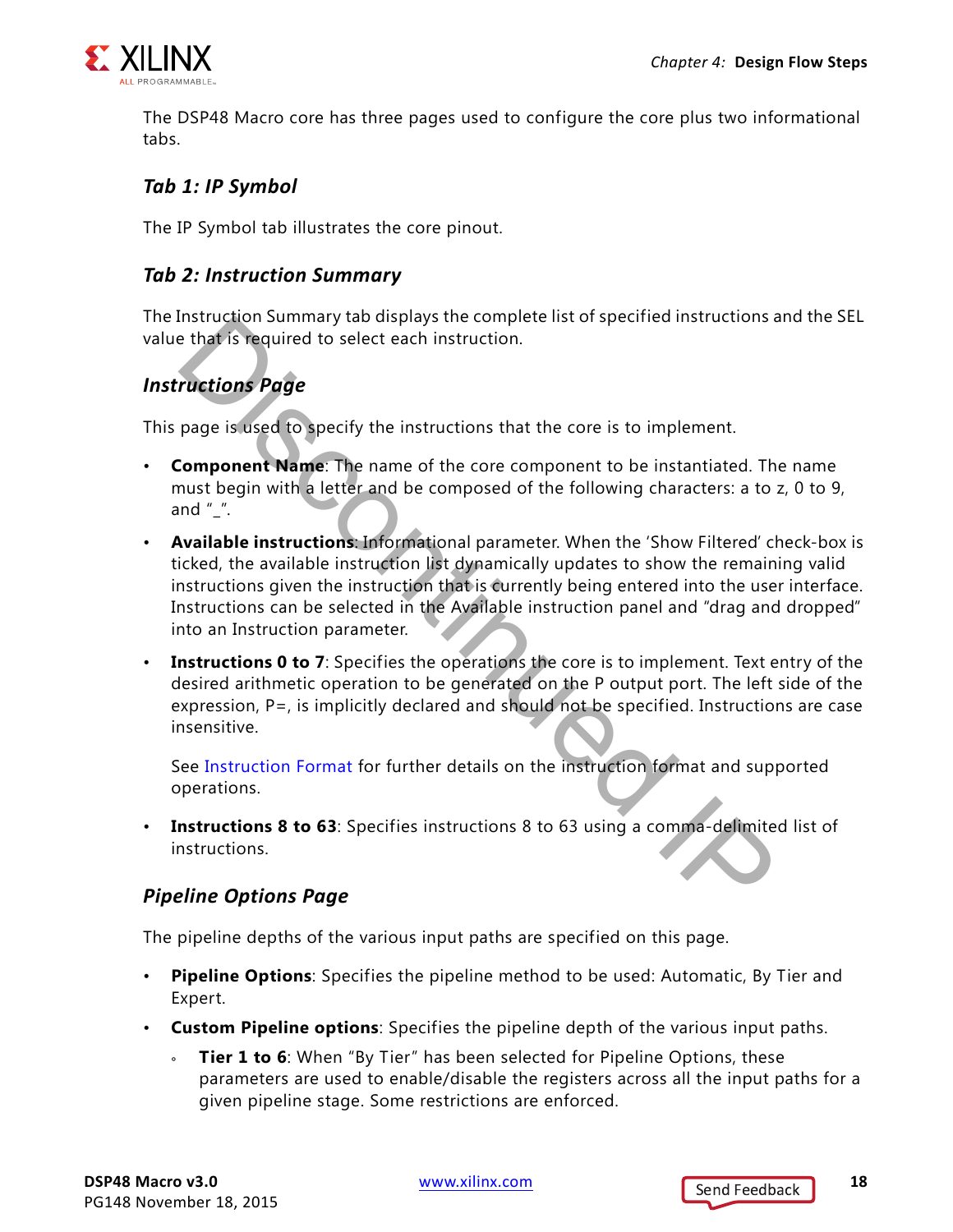

- When P has been specified in an expression, tier 6 is forced, as asynchronous feedback is not supported.
- ° **Individual registers**: When "Expert" has been selected for the Pipeline Options, these parameters are used to enable/disable individual register stages. Some restrictions are enforced.
	- The P register is forced when P has been specified in an expression. Asynchronous feedback is not supported.

See [Detailed Pipeline Implementation](#page-14-1) for further details on how the various pipeline stages relate to the core implementation.

- **Control Ports**:
	- **° CE**
		- Global check box: enables a single CE pin for all registers in the core.
		- D, A, B, CONCAT, C, M, P, SEL/CARRYIN check boxes: enable individual CE pins for all enabled registers in the core.
	- **° SCLR**
		- Global check box: enables a single SCLR pin for all registers in the core.
		- D, A, B, CONCAT, C, M, P, SEL/CARRYIN checkboxes: enable an individual SCLR pin for each datapath.

#### <span id="page-18-1"></span><span id="page-18-0"></span>*Implementation Page*

- **Input Port Properties**: Specifies the bit-width of the D, A, B, CONCAT and C input ports. See Table 2-1 for maximum port widths.
- **Output Port Properties**: Specifies the precision of the P output port; Full Precision and User Defined.
- The Vivado IDE I automatically calculates the full precision output width given the width of the specified input ports. When P has been used as an operand, the full precision output width is set to the full DSP Slice width of 48 bits. When Full Precision is selected, the output width is set to the full precision value. When User Defined is selected, the output width can be set to any value up to 48 bits. When the specified value is less than the full precision width, the output is truncated, that is, the LSBs are removed. This option should be used when a rounding function has been specified. **Example 19 and 19 and 19 and 19 and 19 and 19 and 19 and 19 and 19 and 19 and 19 and 19 and 19 and 19 and 19 and 19 and 19 and 19 and 19 and 19 and 19 and 19 and 19 and 19 and 19 and 19 and 19 and 19 and 19 and 19 and 19** 
	- Width: Specifies the actual output width of the P output port. When specified to be less than Full Precision, the DSP Slice output is truncated.
- **Additional Ports**: Specifies if the core has a CARRYOUT output port or the ACOUT, BCOUT, PCOUT or CARRYCASCOUT cascaded output ports.
- **Use DSP Slice**: Specifies if the core implementation uses an DSP Slice or FPGA logic equivalent. When a FPGA logic implementation is specified, the core is unlikely to achieve the same  $F_{\text{max}}$  as DSP Slice.

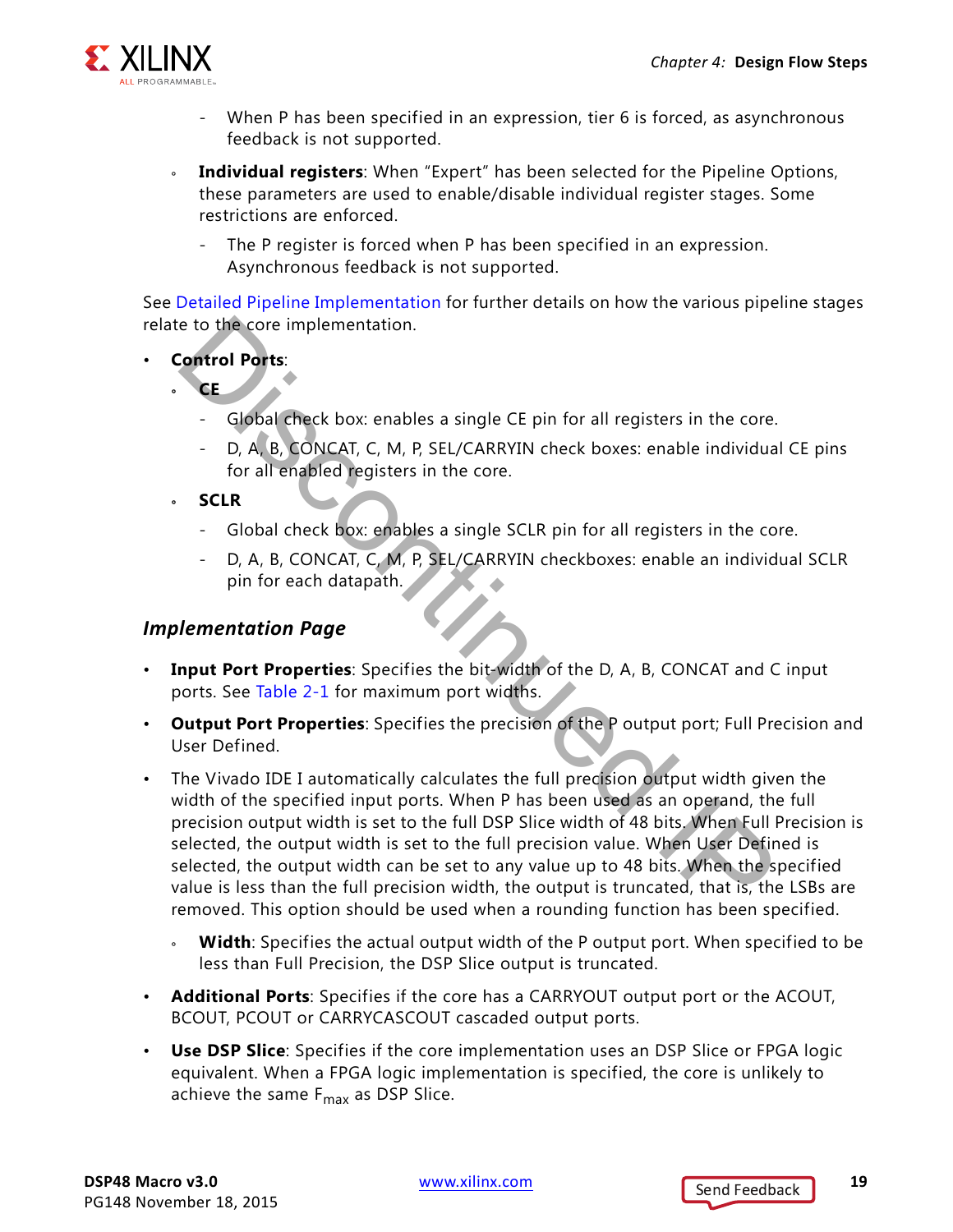

## **User Parameters**

[Table 4-1](#page-19-0) shows the relationship between the fields in the Vivado IDE and the User Parameters (which can be viewed in the Tcl Console).

| <b>Vivado IDE Parameter</b>         | <b>User Parameter</b> | <b>Default Value</b> |
|-------------------------------------|-----------------------|----------------------|
| <b>Show Filtered</b>                | show_filtered         | False                |
| Instructions: 0                     | instruction1          | $A*B+C$              |
| Instructions: 1                     | instruction2          | #                    |
| <b>Instructions: 2</b>              | instruction3          | #                    |
| <b>Instructions: 3</b>              | instruction4          | #                    |
| Instructions: 4                     | instruction5          | #                    |
| <b>Instructions: 5</b>              | instruction6          | #                    |
| Instructions: 6                     | instruction7          | #                    |
| <b>Instructions: 7</b>              | instruction8          | #                    |
| Instructions: 8-63                  | instruction_list      | #                    |
| Pipeline Options                    | pipeline_options      | Automatic            |
| Custom Pipeline options: Tier: 1    | tier_1                | False                |
| Custom Pipeline options: Tier: 2    | tier_2                | False                |
| Custom Pipeline options: Tier: 3    | tier_3                | False                |
| Custom Pipeline options: Tier: 4    | tier_4                | False                |
| Custom Pipeline options: Tier: 5    | tier_5                | False                |
| Custom Pipeline options: Tier: 6    | tier_6                | False                |
| Custom Pipeline options: Tier: D: 1 | $dreg_1$              | False                |
| Custom Pipeline options: Tier: D: 2 | $dreg_2$              | False                |
| Custom Pipeline options: Tier: D: 3 | dreg_3                | True                 |
| Custom Pipeline options: Tier: A: 1 | areg_1                | False                |
| Custom Pipeline options: Tier: A: 2 | $areg_2$              | False                |
| Custom Pipeline options: Tier: A: 3 | $areg_3$              | True                 |
| Custom Pipeline options: Tier: A: 4 | areg_4                | True                 |
| Custom Pipeline options: Tier: B: 1 | breg_1                | False                |
| Custom Pipeline options: Tier: B: 2 | breg_2                | False                |
| Custom Pipeline options: Tier: B: 3 | breg_3                | True                 |
| Custom Pipeline options: Tier: B: 4 | breg_4                | True                 |
| Custom Pipeline options: Tier: C: 1 | $creg_1$              | False                |
| Custom Pipeline options: Tier: C: 2 | $creg_2$              | False                |
| Custom Pipeline options: Tier: C: 3 | $creg_3$              | True                 |

<span id="page-19-1"></span><span id="page-19-0"></span>*Table 4-1:* **Vivado IDE Parameter to User Parameter Relationship**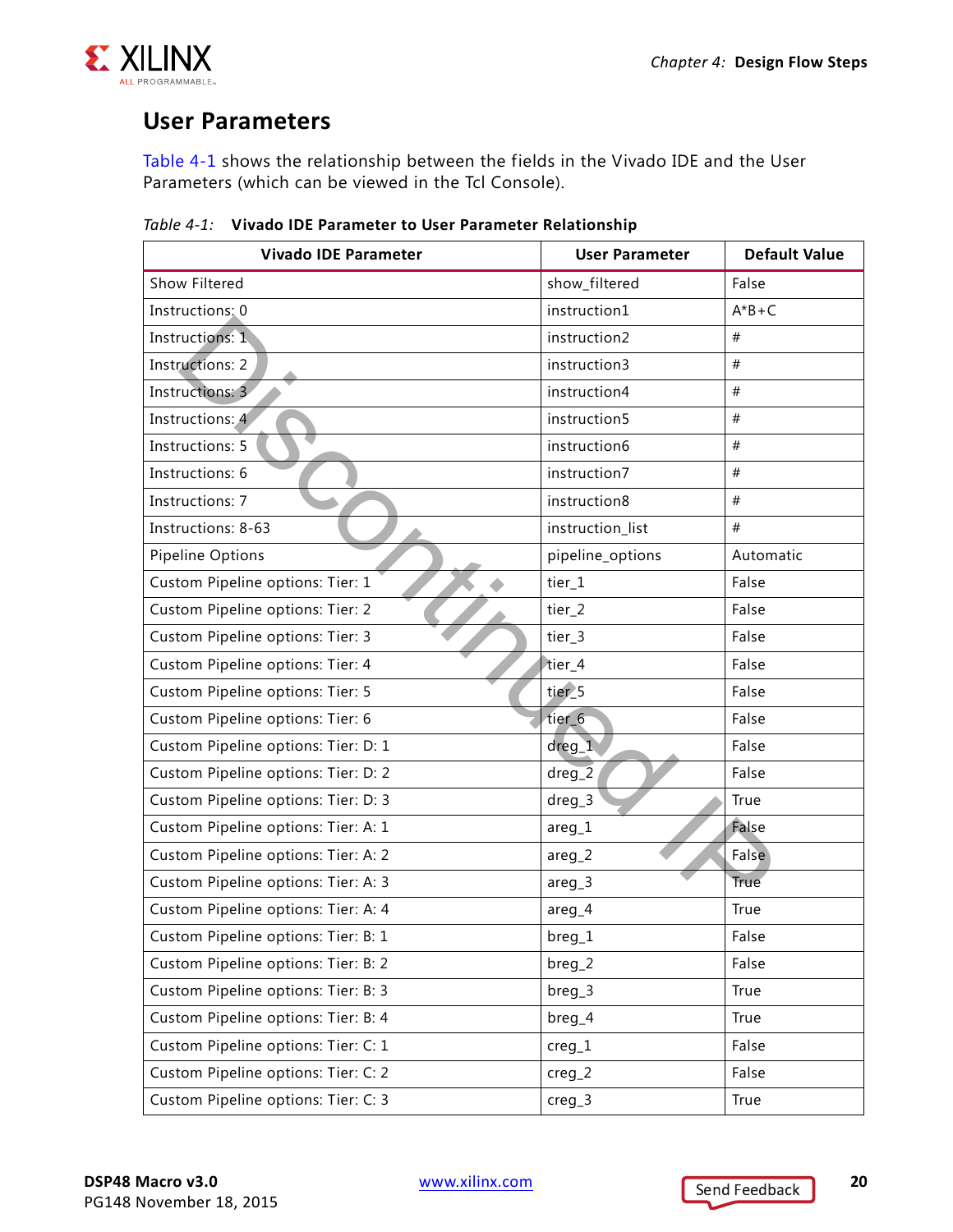

| <b>Vivado IDE Parameter</b>                | <b>User Parameter</b> | <b>Default Value</b> |
|--------------------------------------------|-----------------------|----------------------|
| Custom Pipeline options: Tier: C: 4        | $creg_4$              | True                 |
| Custom Pipeline options: Tier: C: 5        | $creg_5$              | True                 |
| Custom Pipeline options: Tier: CONCAT: 3   | concatreg_3           | False                |
| Custom Pipeline options: Tier: CONCAT: 4   | concatreg_4           | False                |
| Custom Pipeline options: Tier: CONCAT: 5   | concatreg_5           | False                |
| Custom Pipeline options: Tier: SEL: 1      | opreg_1               | False                |
| Custom Pipeline options: Tier: SEL: 1      | opreg_2               | False                |
| Custom Pipeline options: Tier: SEL: 1      | opreg_3               | False                |
| Custom Pipeline options: Tier: SEL: 1      | opreg_4               | False                |
| Custom Pipeline options: Tier: SEL: 1      | opreg_5               | False                |
| Custom Pipeline options: Tier: CARRYIN: 1  | cinreg_1              | False                |
| Custom Pipeline options: Tier: CARRYIN: 2  | cinreg_2              | False                |
| Custom Pipeline options: Tier; CARRYIN : 3 | cinreg_3              | False                |
| Custom Pipeline options: Tier: CARRYIN: 4  | cinreg_4              | False                |
| Custom Pipeline options: Tier: CARRYIN : 5 | cinreg_5              | False                |
| Custom Pipeline options: Tier: CARRYIN : 5 | $mreg_5$              | True                 |
| Custom Pipeline options: Tier: B: 5        | preg_6                | True                 |
| Input Port Properties: D                   | d_width               | 18                   |
| Input Port Properties: A                   | a_width               | 18                   |
| Input Port Properties: B                   | b_width               | 18                   |
| <b>Input Port Properties: CONCAT</b>       | concat_width          | 48                   |
| Input Port Properties: C                   | c_width               | 48                   |
| <b>Output Properties</b>                   | output_properties     | Full_Precision       |
| Output Port Properties: Width              | p_width               | 48                   |
| Use CARRYOUT                               | has_carryout          | False                |
| Use ACOUT                                  | has_acout             | False                |
| Use BCOUT                                  | has_bcout             | False                |
| Use CARRYCASCOUT                           | has_carrycascout      | False                |
| Use PCOUT                                  | has_pcout             | False                |
| Control Ports: CE : Global                 | has_ce                | False                |
| Control Ports: CE : D                      | has_d_ce              | False                |
| Control Ports: CE: A                       | has_a_ce              | False                |
| Control Ports: CE: B                       | has_b_ce              | False                |
| Control Ports: CE: C                       | has_c_ce              | False                |
| Control Ports: CE: CONCAT                  | has_concat_ce         | False                |

#### *Table 4-1:* **Vivado IDE Parameter to User Parameter Relationship** *(Cont'd)*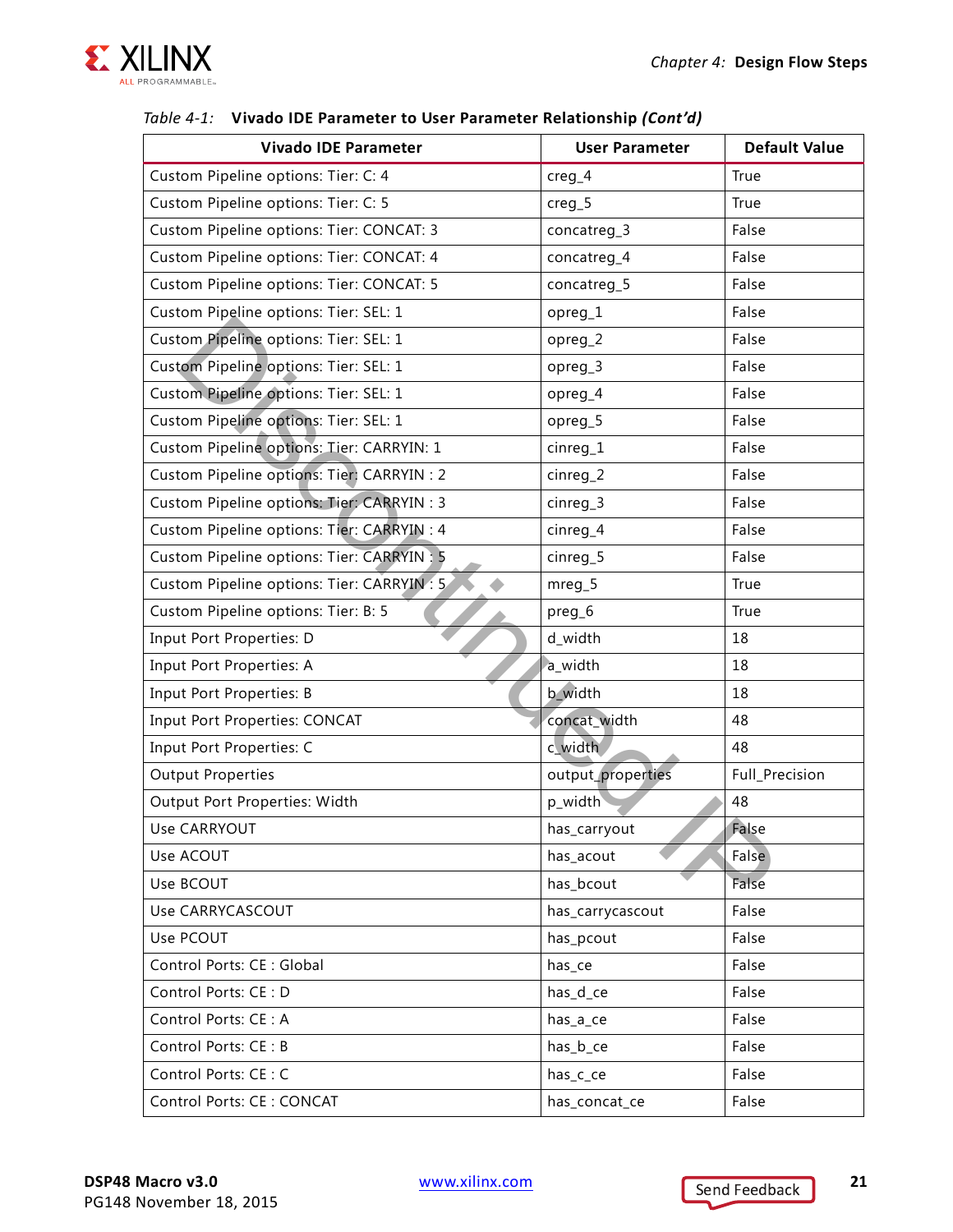

| <b>Vivado IDE Parameter</b>                                                                                                                                                                                                                                                                                                                                                                                                                                                            | <b>User Parameter</b> | <b>Default Value</b> |  |  |
|----------------------------------------------------------------------------------------------------------------------------------------------------------------------------------------------------------------------------------------------------------------------------------------------------------------------------------------------------------------------------------------------------------------------------------------------------------------------------------------|-----------------------|----------------------|--|--|
| Control Ports: CE: M                                                                                                                                                                                                                                                                                                                                                                                                                                                                   | has_m_ce              | False                |  |  |
| Control Ports: CE: P                                                                                                                                                                                                                                                                                                                                                                                                                                                                   | has_p_ce              | False                |  |  |
| Control Ports: CE : SEL/CARRYIN                                                                                                                                                                                                                                                                                                                                                                                                                                                        | has_sel_ce            | False                |  |  |
| Control Ports: SCLR : Global                                                                                                                                                                                                                                                                                                                                                                                                                                                           | has_sclr              | False                |  |  |
| Control Ports: SCLR : D                                                                                                                                                                                                                                                                                                                                                                                                                                                                | has_d_sclr            | False                |  |  |
| Control Ports: SCLR : A                                                                                                                                                                                                                                                                                                                                                                                                                                                                | has_a_sclr            | False                |  |  |
| Control Ports: SCLR : B                                                                                                                                                                                                                                                                                                                                                                                                                                                                | has_b_sclr            | False                |  |  |
| Control Ports: SCLR : C                                                                                                                                                                                                                                                                                                                                                                                                                                                                | has_c_sclr            | False                |  |  |
| Control Ports: SCLR : CONCAT                                                                                                                                                                                                                                                                                                                                                                                                                                                           | has_concat_sclr       | False                |  |  |
| Control Ports: SCLR : M                                                                                                                                                                                                                                                                                                                                                                                                                                                                | has_m_sclr            | False                |  |  |
| Control Ports: SCLR : P                                                                                                                                                                                                                                                                                                                                                                                                                                                                | has_p_sclr            | False                |  |  |
| Control Ports: SCLR : SEL/CARRYIN                                                                                                                                                                                                                                                                                                                                                                                                                                                      | has_sel_sclr          | False                |  |  |
| <b>Output Generation</b><br>For details, see the Vivado Design Suite User Guide: Designing with IP (UG896) [Ref 1].                                                                                                                                                                                                                                                                                                                                                                    |                       |                      |  |  |
| <b>System Generator for DSP</b>                                                                                                                                                                                                                                                                                                                                                                                                                                                        |                       |                      |  |  |
| The DSP48 Macro core is available through Xilinx® System Generator for DSP, a design tool<br>that enables the use of the model-based design environment Simulink® for FPGA design.<br>The DSP48 Macro core is one of the DSP building blocks provided in the Xilinx blockset for<br>Simulink. The core can be found in the Xilinx Blockset in the DSP section. The block is called<br>"DSP48 Macro v3.0." See the System Generator for DSP User Guide [Ref 6] for more<br>information. |                       |                      |  |  |
| <b>System Generator for DSP Graphical User Interface</b>                                                                                                                                                                                                                                                                                                                                                                                                                               |                       |                      |  |  |
| This section describes each tab of the System Generator for DSP GUI and details the                                                                                                                                                                                                                                                                                                                                                                                                    |                       |                      |  |  |

#### *Table 4-1:* **Vivado IDE Parameter to User Parameter Relationship** *(Cont'd)*

#### **Output Generation**

## <span id="page-21-0"></span>**System Generator for DSP**

#### **System Generator for DSP Graphical User Interface**

This section describes each tab of the System Generator for DSP GUI and details the parameters that differ from the Vivado IDE.

#### *Tab 1: Instructions*

The Instruction tab is used to define the operations that the core is to implement. Each instruction can be entered on a new line, or in a comma delimited list, and are enumerated from the top-down. A maximum of 64 instructions can be specified. See [Instructions Page](#page-17-0) and [Instruction Format](#page-8-4) of [Using the DSP48 Macro IP Core](#page-8-5) for details on supported instructions and their format.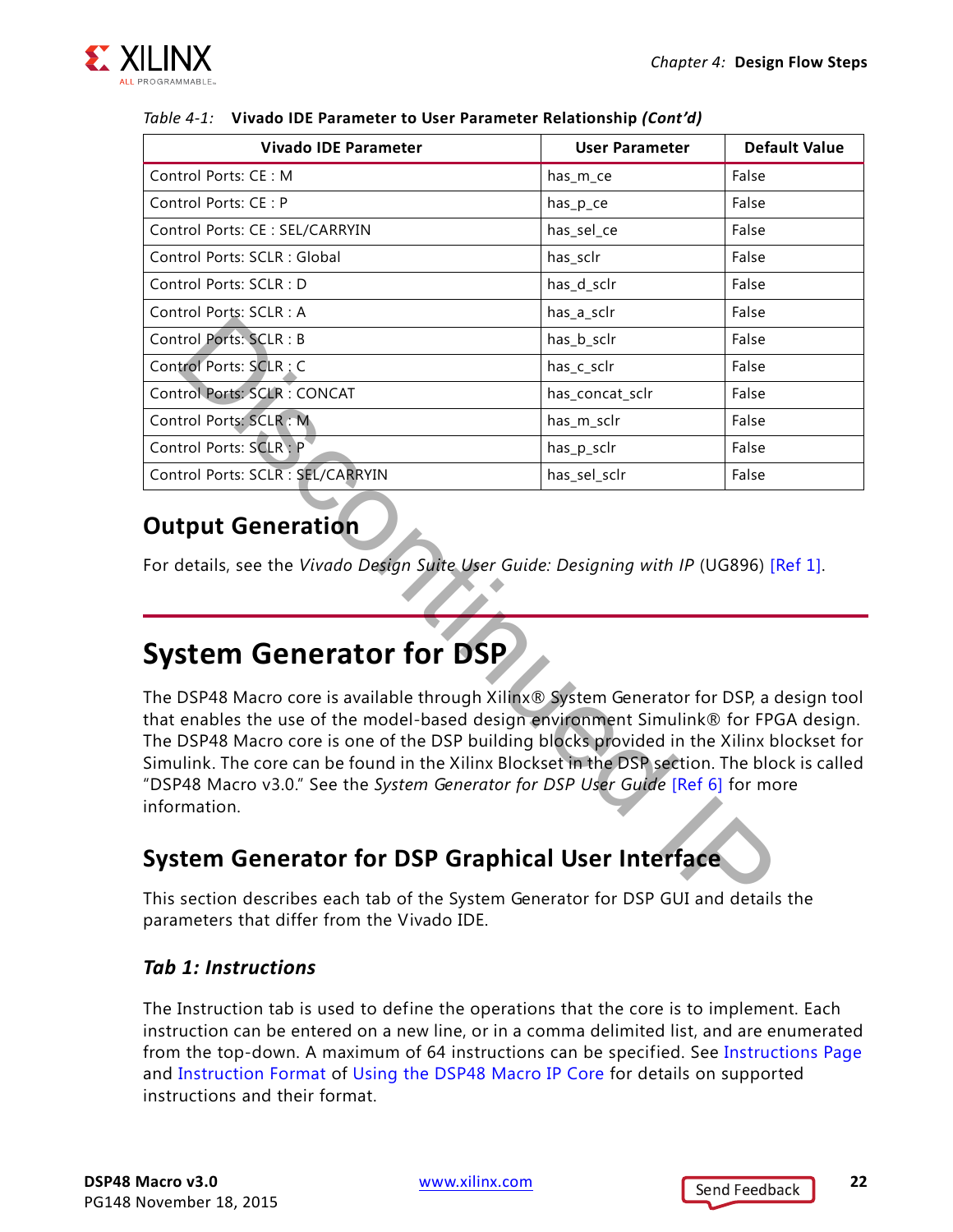

#### *Tab 2: Pipeline Options*

The Pipeline Options tab is used to define the pipeline depth of the various input paths. See the [Pipeline Options Page](#page-17-1) for details of all the core parameters on this tab.

#### *Tab 3: Implementation*

The Implementation tab is used to define implementation options. See the [Implementation](#page-18-1)  [Page](#page-18-1) for details of all the core parameters on this tab.

- **Output Port Properties:** Specifies the precision of the P output port; Full Precision and User Defined.
- The core automatically calculates the full precision output width and binary point position given the width and binary point of the specified input ports. When P has been used as an operand, the full precision output width is set to the full DSP Slice width of 48 bits.
- When Full Precision is selected, the output is set to full precision width and binary point.
- When User Defined is selected, the output width can be set to any value up to 48 bits. The output formatting has two modes of operation:

Full precision binary point is calculated to be zero.

When the output width is specified to be less than the full precision width, the output is truncated, that is, the LSBs are removed.

Full precision binary point is calculated to be greater than zero.

- The binary point is anchored. The output of the core behaves in the same manner as a System Generator Convert block with the following settings: **Quantization > Truncate and Overflow > Wrap**. Some restrictions on the binary point values are enforced; it cannot be greater than the full precision binary point value and its permitted minimum value will be modified to ensure that when the binary point value and output width are combined, the resulting MSB value does not exceed 48 bits. **Dutput Port Properties:** Specifies the precision of the P output port; Full Precision  $\frac{1}{2}$  Defined.<br>
The core automatically calculates the full precision output width and binary<br>
boostiton given the width and binary
- ° **Width**: Specifies the user-defined output width of the P output port.
- ° **Binary Point: Specifies the** user-defined **binary point of the P output port.**
- **ce:** Selects either a global clock enable pin, or separate clock enable pins for each register. When separate clock enable pins are selected, these are managed within System Generator to correctly handle multirate constraints.
- **rst:** Selects either a global reset pin, or separate reset pins for each datapath. In a similar way to the separate clock enable pins, System Generator manages the situation where datapaths with separate reset controls have different rates.

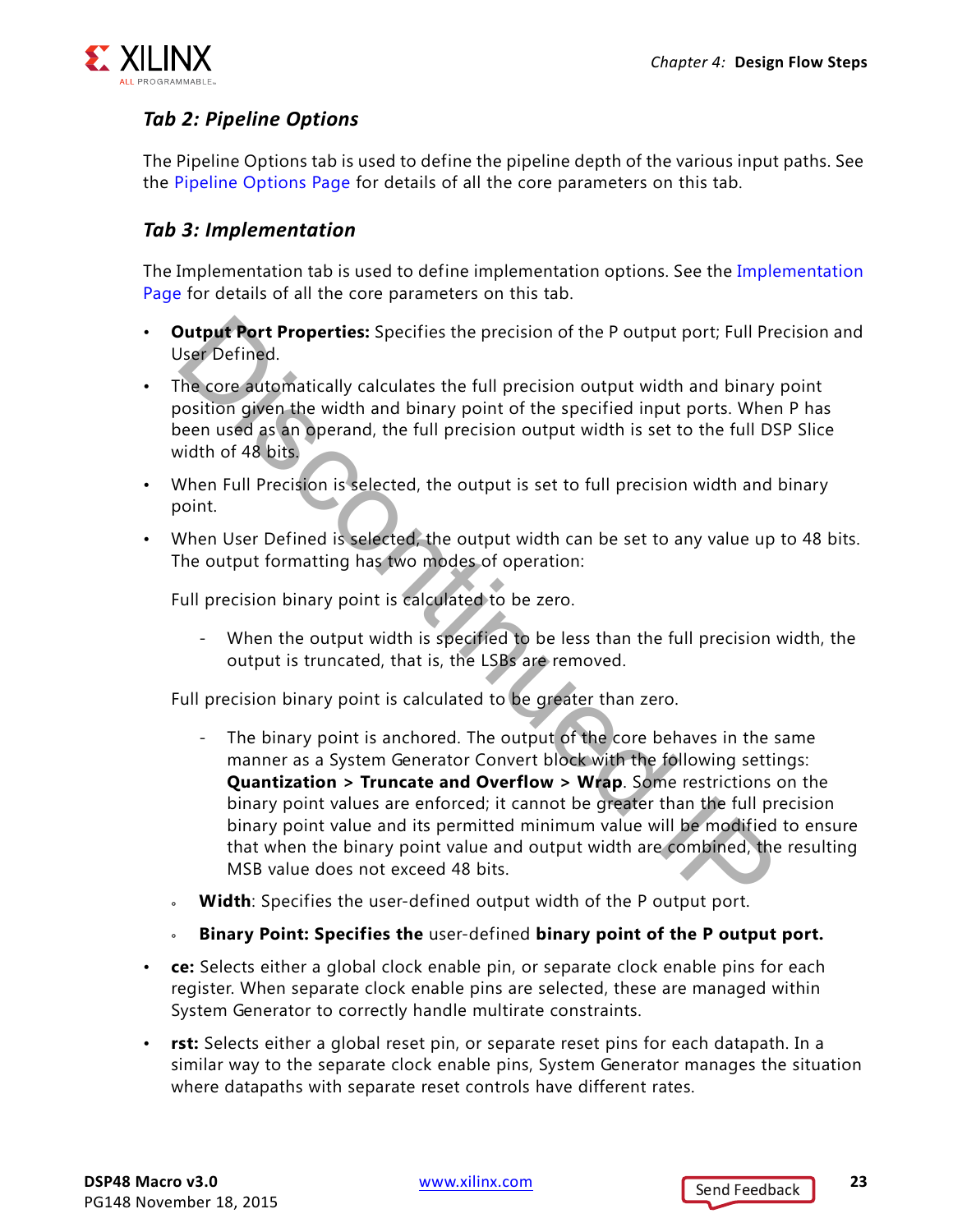

**FPGA Area Estimation:** See the System Generator for DSP documentation for detailed information about this section.

## <span id="page-23-0"></span>**Constraining the Core**

This section contains information about constraining the core in the Vivado Design Suite.

#### **Required Constraints**

This section is not applicable for this IP core.

# **Device, Package, and Speed Grade Selections** quired Constraints<br>
section is not applicable for this IP core.<br>
vice, Package, and Speed Grade Selections<br>
section is not applicable for this IP core.<br>
ck Frequencies<br>
section is not applicable for this IP core.<br>
ck Place

This section is not applicable for this IP core.

## **Clock Frequencies**

This section is not applicable for this IP core.

#### **Clock Management**

This section is not applicable for this IP core.

#### **Clock Placement**

This section is not applicable for this IP core.

## **Banking**

This section is not applicable for this IP core.

#### **Transceiver Placement**

This section is not applicable for this IP core.

## **I/O Standard and Placement**

This section is not applicable for this IP core.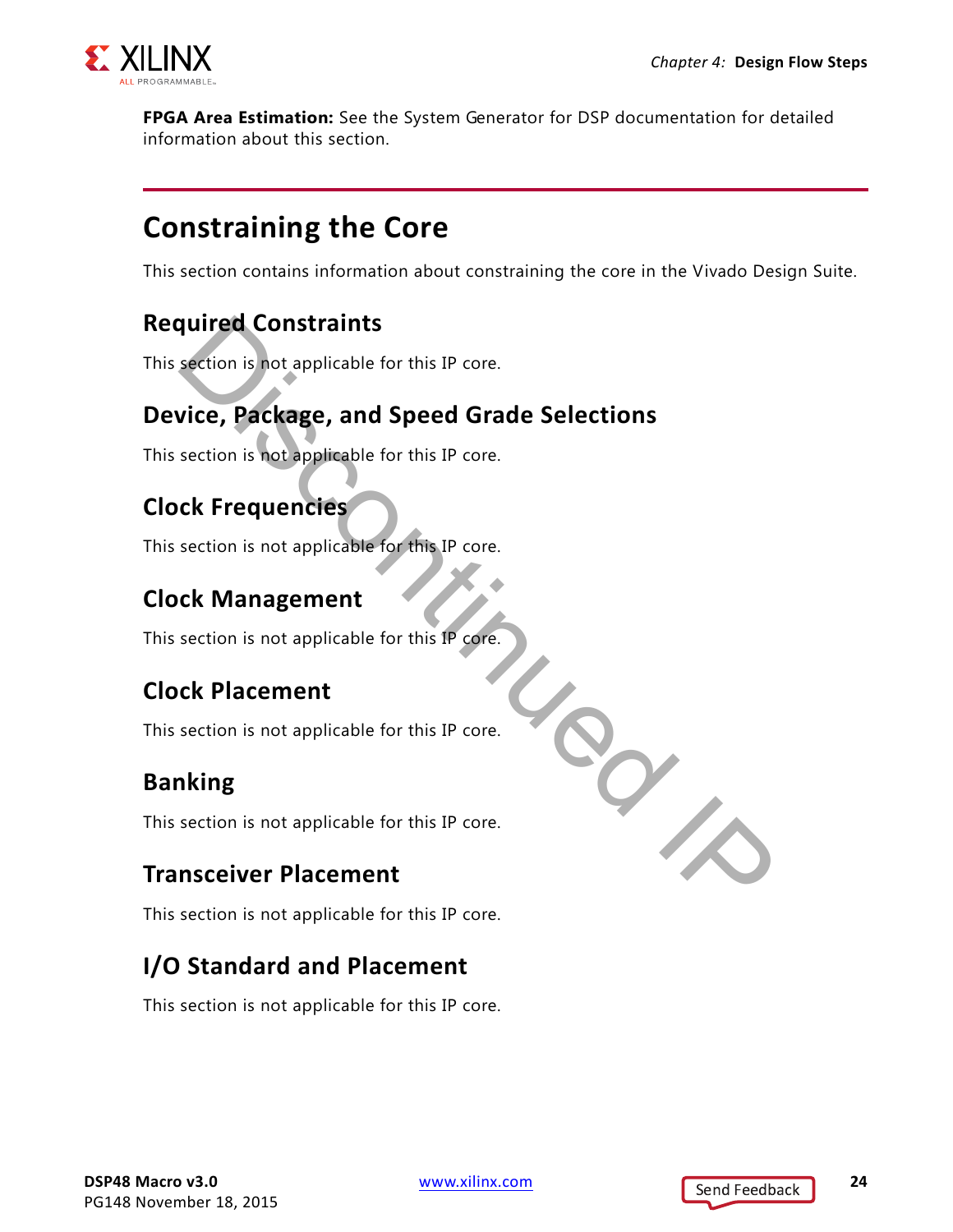

# <span id="page-24-0"></span>**Simulation**

For comprehensive information about Vivado simulation components, as well as information about using supported third party tools, see the *Vivado Design Suite User Guide: Logic Simulation* (UG900) [\[Ref 7\]](#page-29-8).

# <span id="page-24-1"></span>**Synthesis and Implementation**

For details about synthesis and implementation, see the *Vivado Design Suite User Guide: Designing with IP* (UG896) [Ref 1]. **SCONTINUED IX** 

**DSP48 Macro v3.0** [www.xilinx.com](http://www.xilinx.com) **25** PG148 November 18, 2015

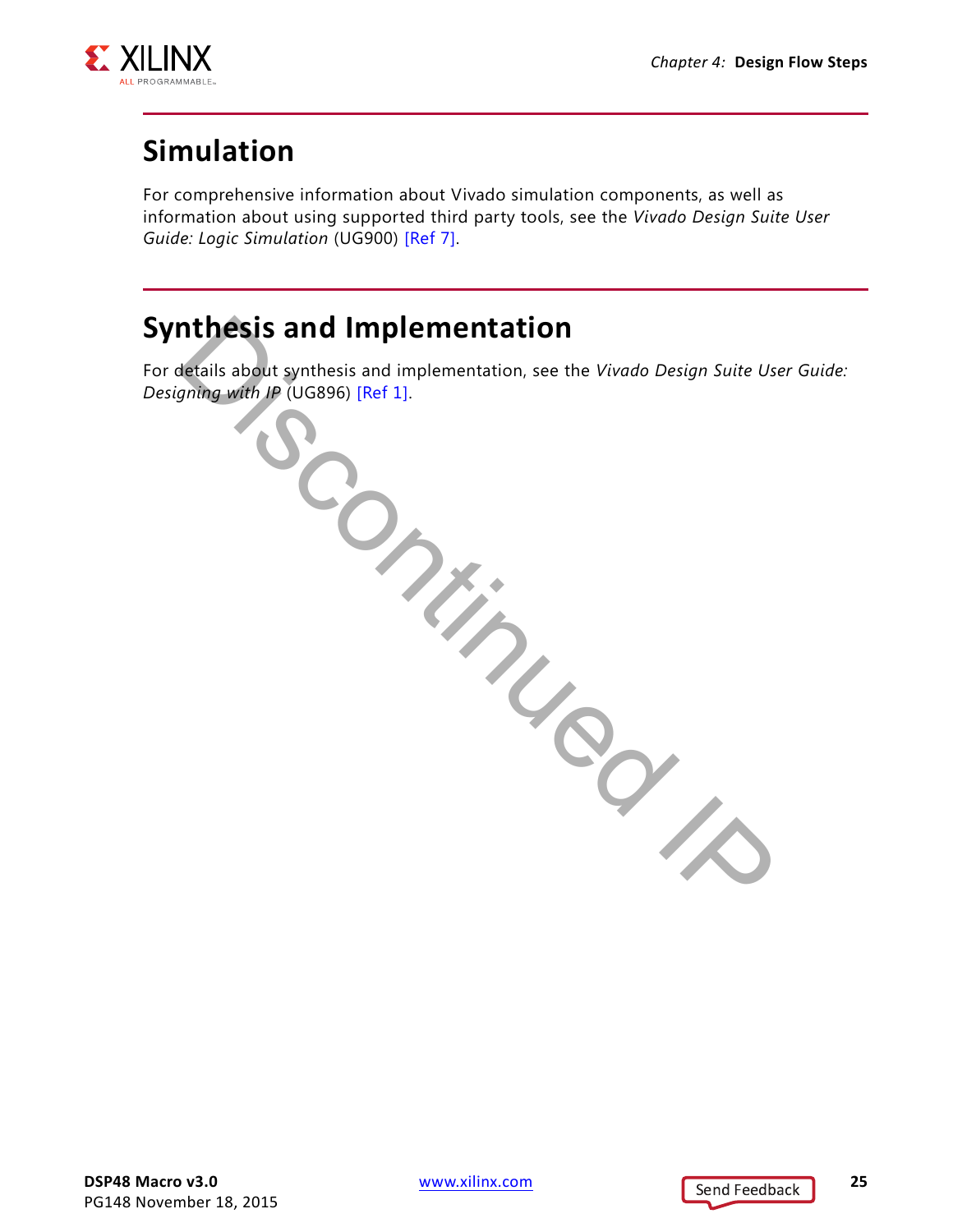# *Appendix A*



# <span id="page-25-0"></span>Migrating and Upgrading

This appendix contains information about migrating a design from the ISE® Design Suite to the Vivado® Design Suite, and for upgrading to a more recent version of the IP core. For customers upgrading in the Vivado Design Suite, important details (where applicable) about any port changes and other impact to user logic are included. Vivado ® Design Suite, and for upgrading to a more recent versi[on](#page-29-10) of the IP<br>
Discontinued IP in the Vivado Design Suite, important details (where applit<br>
Leavy port changes and other impact to user logic are included.<br>
Exa

# <span id="page-25-1"></span>**Migrating to the Vivado Design Suite**

For information about migrating to the Vivado Design Suite, *see the ISE to Vivado Design Suite Migration Guide* (UG911) [Ref 8].

The Vivado IP upgrade functionality can be used to upgrade an existing XCO/XCI file from v2.1 to DSP48 Macro v3.0. There are no changes of functionality, port or configuration from v2.1 to v3.0.

#### **Parameter Changes**

There are no parameter differences between DSP48 Macro versions v2.0 and v2.1 and DSP48 Macro v3.0.

#### **Port Changes**

There are no port changes between DSP48 Macro versions v2.0 and v2.1 and DSP48 Macro v3.0.

#### **Functionality Changes**

There are no functionality changes between DSP48 Macro versions v2.0 and v2.1 and DSP48 Macro v3.0.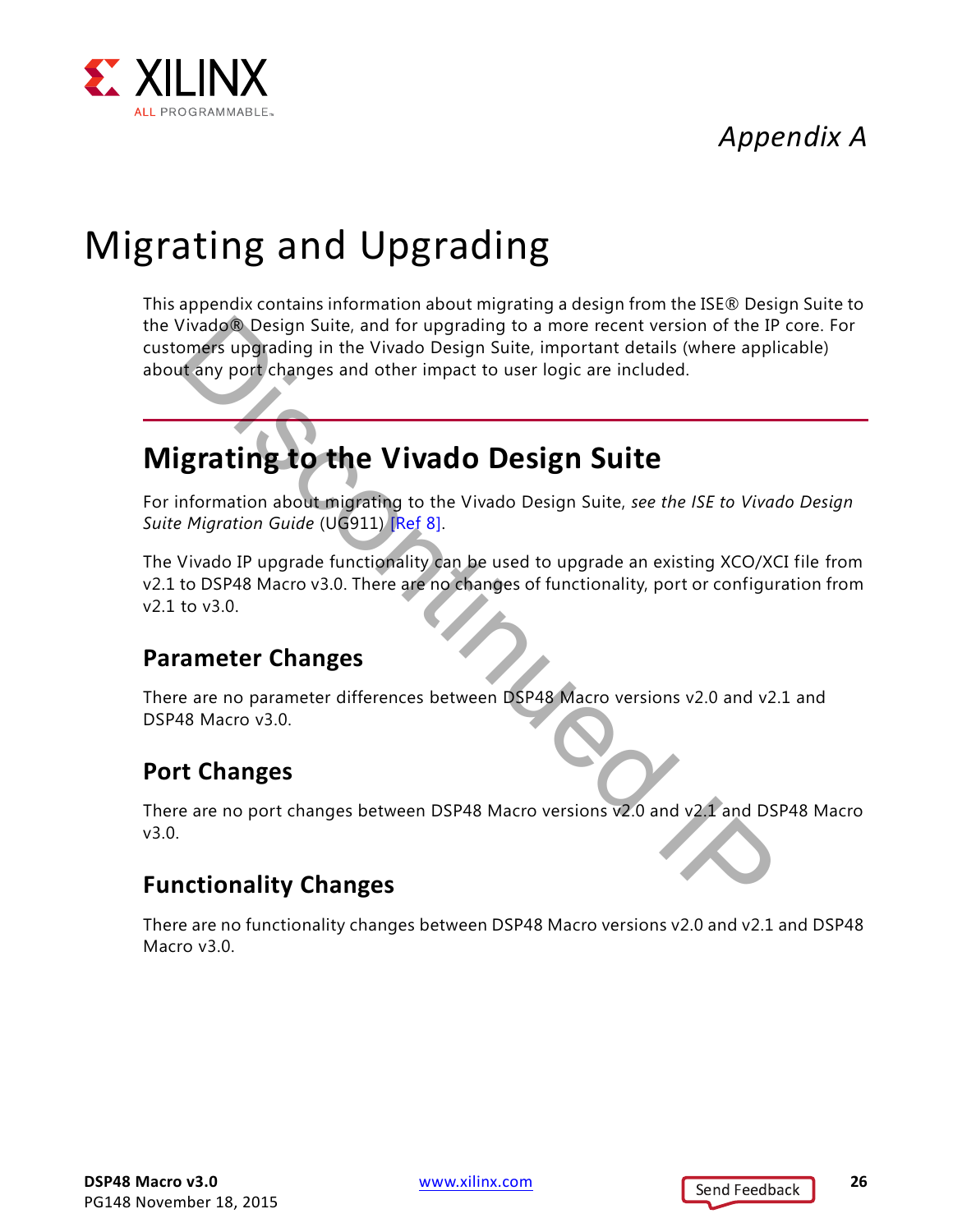

# <span id="page-26-0"></span>**Upgrading in the Vivado Design Suite**

This section provides information about any changes to the user logic or port designations that take place when you upgrade to a more current version of this IP core in the Vivado Design Suite.

#### **Parameter Changes**

No change.

## **Port Changes**

No change.

#### **Other Changes**

No change.

#### *Simulation*

Starting with DSP48 Macro v3.0 (2013.3 version), behavioral simulation models have been replaced with IEEE P1735 Encrypted VHDL. The resulting model is bit and cycle accurate with the final netlist. For more information on simulation, see the *Vivado Design Suite User Guide: Logic Simulation* (UG900) [Ref 7]. Discontinued IP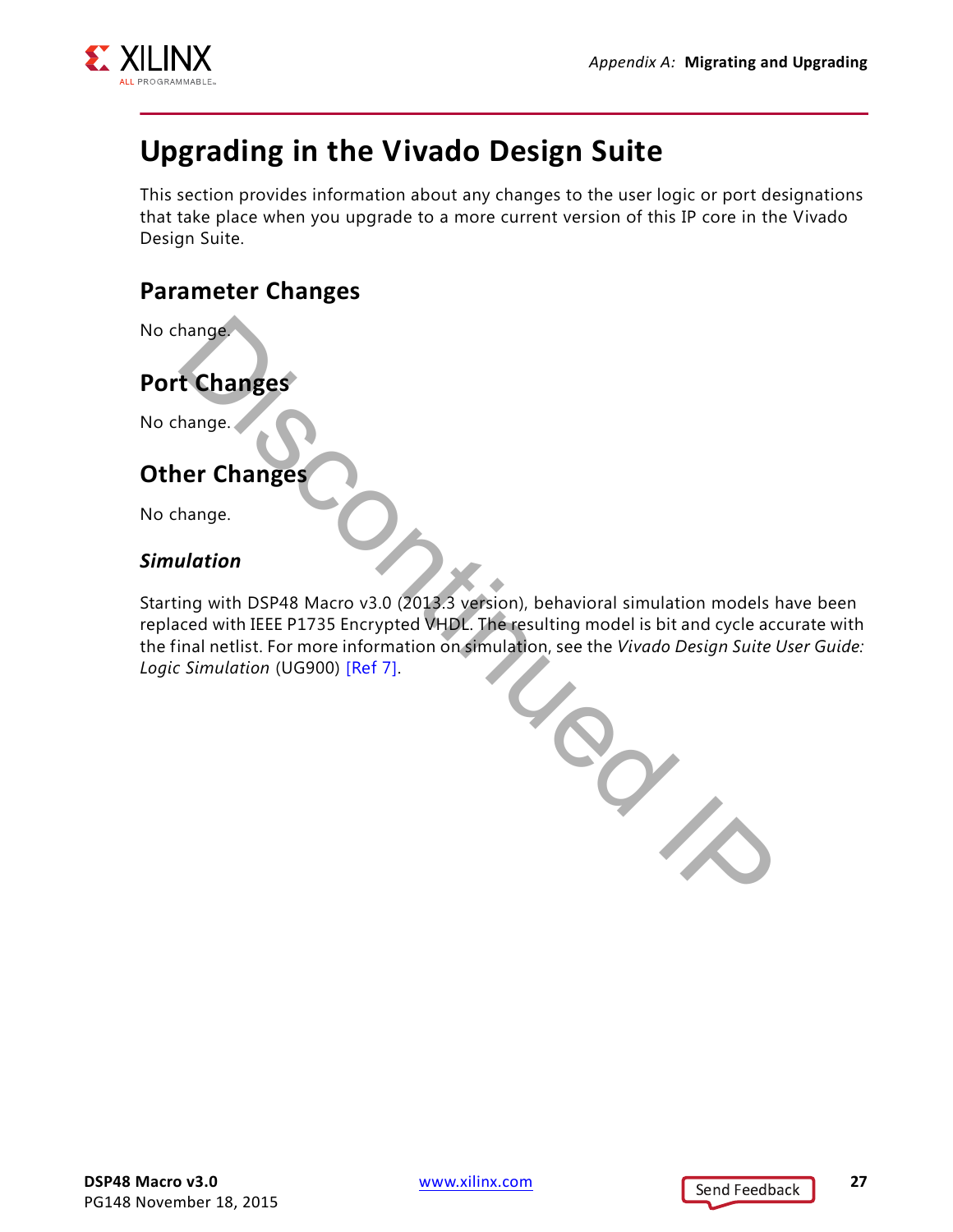*Appendix B*



# <span id="page-27-0"></span>Debugging

This appendix includes details about resources available on the Xilinx Support website and debugging tools.

# <span id="page-27-1"></span>**Finding Help on Xilinx.com**

To help in the design and debug process when using the DSP48 Macro, the [Xilinx Support](http://www.xilinx.com/support)  [web page](http://www.xilinx.com/support) contains key resources such as product documentation, release notes, answer records, information about known issues, and links for opening a Technical Support WebCase. **Exampl[e](http://www.xilinx.com/support/download.html) 19 and 19 and 19 and 19 and 19 and 19 and 19 and 19 and 19 and 19 and 19 and 19 and 19 and 19 and 19 and 19 and 19 and 19 and 19 and 19 and 19 and 19 and 19 and 19 and 19 and 19 and 19 and 19 and 19 and 19 and 19** 

#### **Documentation**

This product guide is the main document associated with the DSP48 Macro. This guide, along with documentation related to all products that aid in the design process, can be found on the Xilinx Support web page or by using the Xilinx® Documentation Navigator.

Download the Xilinx Documentation Navigator from the Downloads page. For more information about this tool and the features available, open the online help after installation.

#### **Answer Records**

Answer Records include information about commonly encountered problems, helpful information on how to resolve these problems, and any known issues with a Xilinx product. Answer Records are created and maintained daily ensuring that users have access to the most accurate information available. DSP48 Macro

Answer Records for this core can be located by using the Search Support box on the main [Xilinx support web page](http://www.xilinx.com/support). To maximize your search results, use keywords such as:

- Product name
- Tool message(s)
- Summary of the issue encountered

A filter search is available after results are returned to further target the results.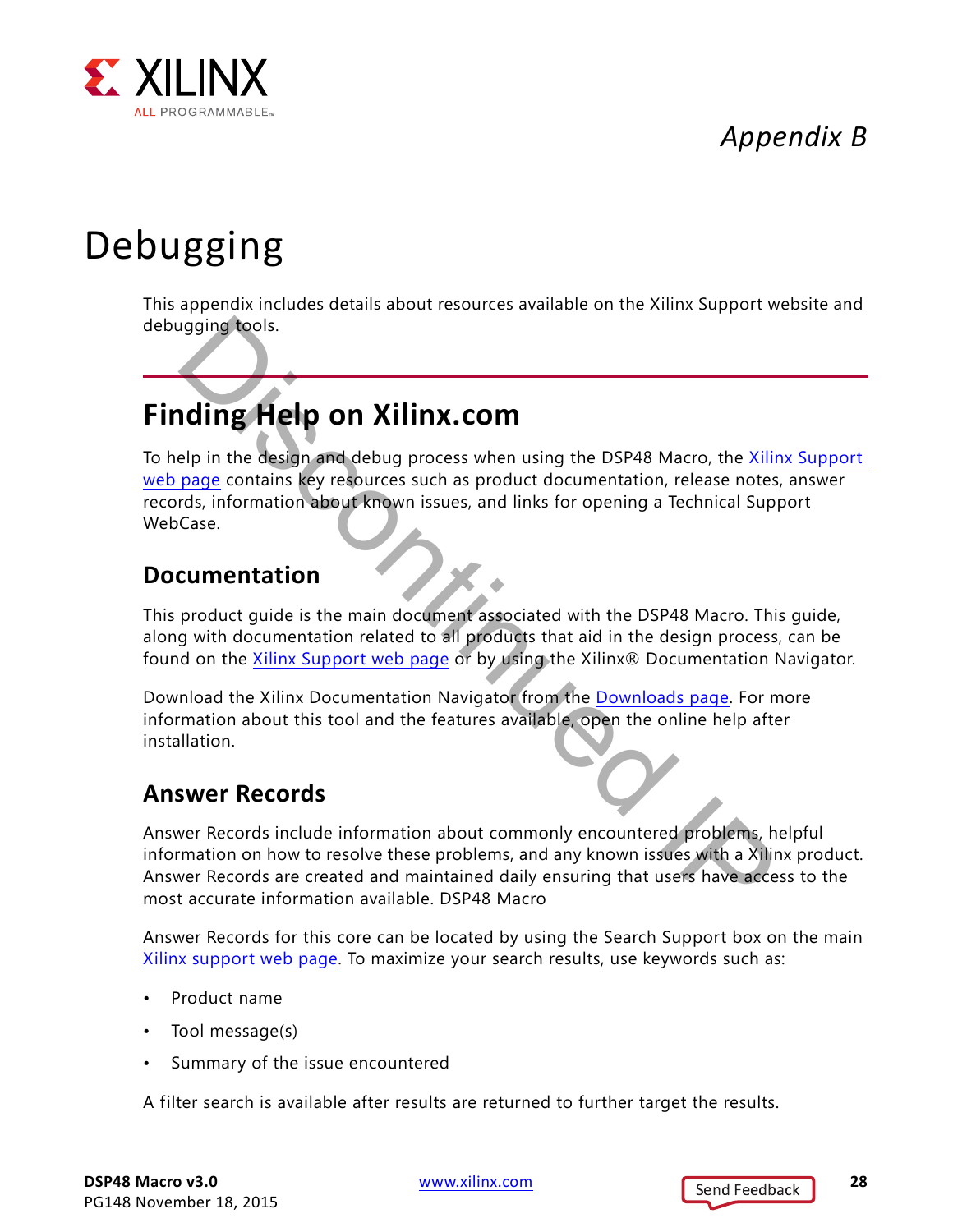

#### **Master Answer Record for the DSP48 Macro**

AR: [54500](http://www.xilinx.com/support/answers/54500.htm)

#### **Technical Support**

Xilinx provides technical support in the [Xilinx Support web page](http://www.xilinx.com/support) for this LogiCORE<sup>™</sup> IP product when used as described in the product documentation. Xilinx cannot guarantee timing, functionality, or support if you do any of the following:

- Implement the solution in devices that are not defined in the documentation.
- Customize the solution beyond that allowed in the product documentation.
- Change any section of the design labeled DO NOT MODIFY.

To contact Xilinx Technical Support, navigate to the Xilinx Support web page.

## <span id="page-28-0"></span>**Debug Tools**

There are many tools available to address DSP48 Macro design issues. It is important to know which tools are useful for debugging various situations.

## **Vivado Design Suite Debug Feature**

The Vivado Design Suite debug feature inserts logic analyzer and virtual I/O cores directly into your design. The debug feature also allows you to set trigger conditions to capture application and integrated block port signals in hardware. Captured signals can then be analyzed. This feature in the Vivado IDE is used for logic debugging and validation of a design running in Xilinx devices. mplement the solution in devices that are not defined in the documentation<br>
uscomize the solution beyond that allowed in the product documentation.<br>
hange any section of the design labeled DO NOT MODIFY.<br>
Untact Xilinx Tec

The Vivado logic analyzer is used with the logic debug IP cores, including:

- ILA 2.0 (and later versions)
- VIO 2.0 (and later versions)

See the *Vivado Design Suite User Guide: Programming and Debugging* (UG908) [\[Ref 9\].](#page-29-11)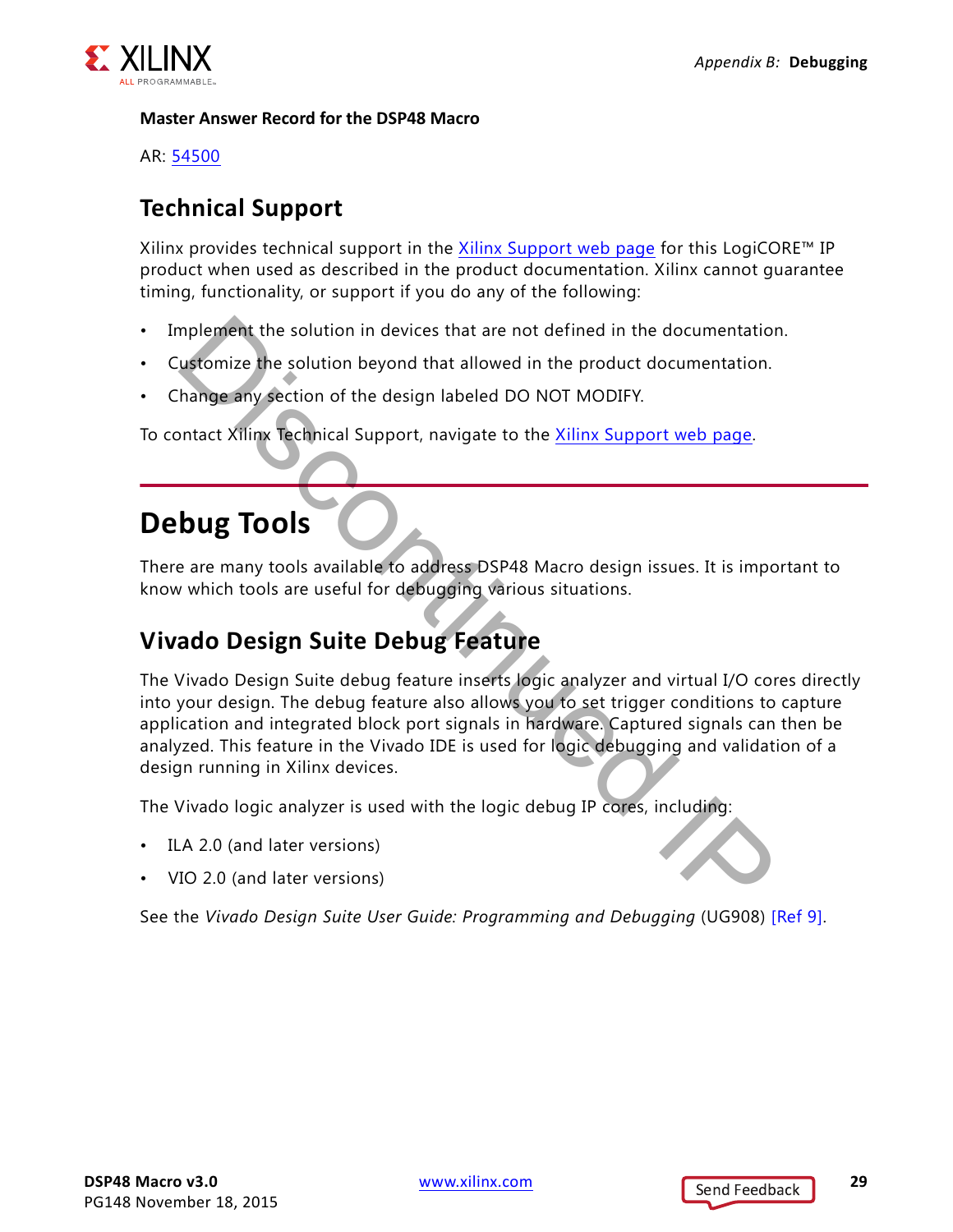

# *Appendix C*

# <span id="page-29-0"></span>Additional Resources and Legal Notices

# <span id="page-29-1"></span>**Xilinx Resources**

For support resources such as Answers, Documentation, Downloads, and Forums, see Xilinx [Support.](http://www.xilinx.com/support) **THE RESOUTCES**<br>
Support resources such as Answers, Documentation, Downloads, and Forums<br>
<u>Sort.</u><br>
The documents provide supplemental material useful with this product guide<br>
(ivado® Design Suite User Guide, Design[in](http://www.xilinx.com/cgi-bin/docs/ndoc?t=user+guide;d=ug479_7Series_DSP48E1.pdf)g wit

## <span id="page-29-2"></span>**References**

These documents provide supplemental material useful with this product guide:

- <span id="page-29-3"></span>1. *Vivado® Design Suite User Guide, Designing with IP* (UG896)
- <span id="page-29-5"></span>2. *UltraScale*™ *Architecture DSP Slice User Guide* (UG579)
- <span id="page-29-4"></span>3. *7 Series FPGA DSP48E1 Slice User Guide* (UG479)
- <span id="page-29-6"></span>4. *Vivado Design Suite User Guide: Designing IP Subsystems using IP Integrator* ([UG994\)](http://www.xilinx.com/cgi-bin/docs/rdoc?v=latest;d=ug994-vivado-ip-subsystems.pdf)
- <span id="page-29-7"></span>5. *Vivado Design Suite User Guide: Getting Started* (UG910)
- <span id="page-29-9"></span>6. *System Generator for DSP User Guide* (UG640)
- <span id="page-29-8"></span>7. *Vivado Design Suite User Guide - Logic Simulation* (UG900)
- <span id="page-29-10"></span>8. *ISE® to Vivado Design Suite Migration Guide* (UG911)
- <span id="page-29-11"></span>9. *Vivado Design Suite User Guide: Programming and Debugging* (UG908)